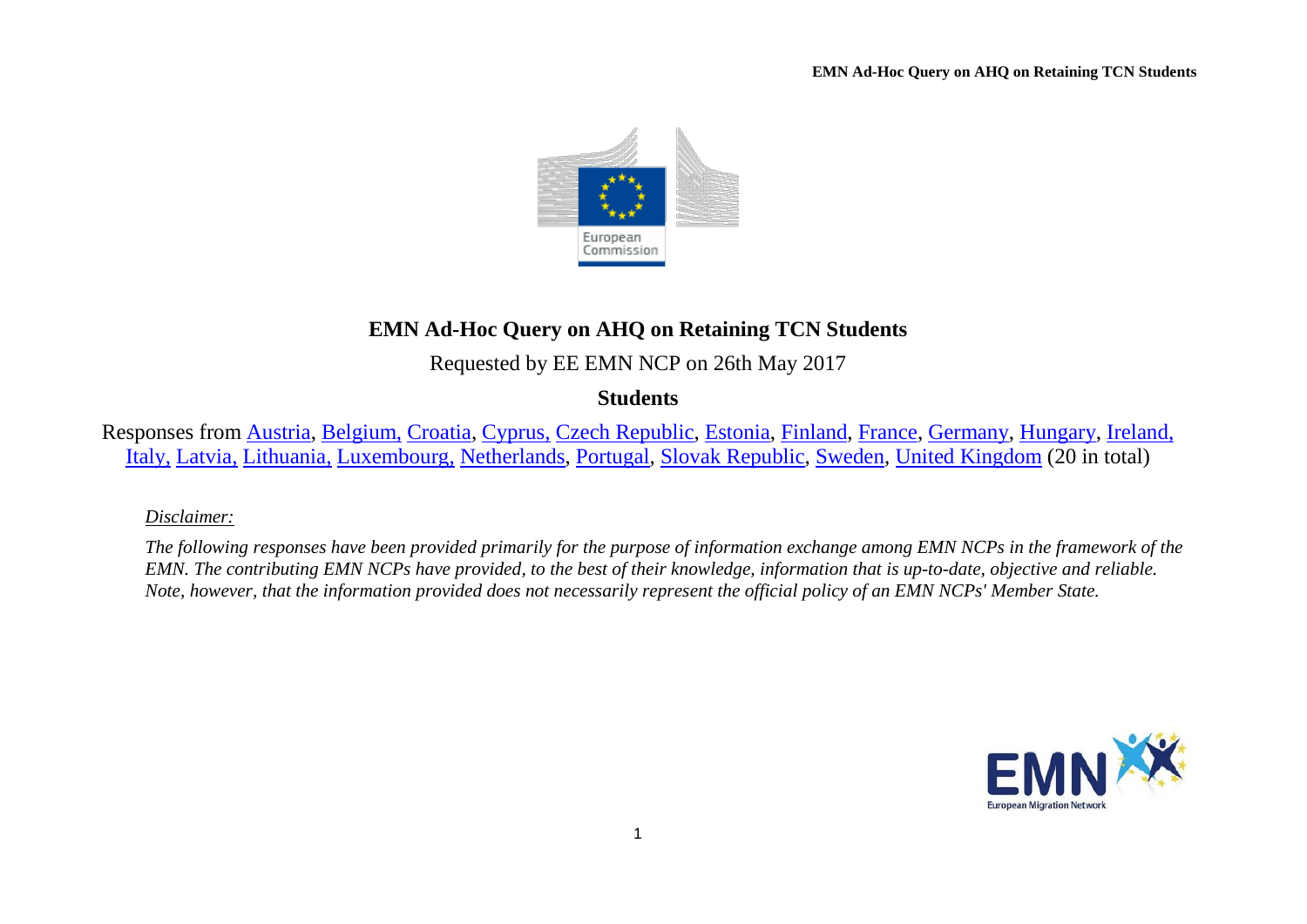#### **Background information:**

As pointed out in the introduction of the recast Directive 2016/801 TCN students and researchers play an important role in forming the European Union's key asset, human capital, and in ensuring smart, sustainable and inclusive growth, and therefore contribute to the achievement of the objectives of the Europe 2020 Strategy.

It is expected that this query on policies and practices of student retention in the EU and Norway will gather information for an EMN Inform that will be presented in the EMN Annual Conference held in the framework of Estonian EU Presidency in September 2017. This query builds on the 2012 study of EMN on Immigration of International Students to the EU. As for the scope, due to the short format of EMN Ad Hoq Queries this query does not touch upon several issues relevant to integration and retention of TCN students (e.g. their rights during their studies, nor does it include issues around EU-mobility of TCN students and their family members). Please note whether TCN doctoral students are counted as students or as researchers in your response.

## **Questions**

- 1. How many residence permits were granted to TCNs for the purpose of study in your MS in 2015 and 2016?
- 2. How many former TCN students remained in the country legally after the completion of their studies? What were their top 3 purposes for stay in your MS? Please provide numerical data for 2015 and 2016.
- 3. Are there special incentives in place to encourage former TCN students to remain in your MS and to enter your MS´s labour market? If yes, please describe those special conditions (e.g. transition period, simplified application procedures, exemptions from the standard remuneration threshold or the immigration quota etc).
- 4. Do former TCN students have unconditional access to the labour market after concluding their studies or does your MS establish certain restrictions (i.e. limited access to certain jobs, labour market test etc.) for their employment?
- 5. If a former TCN student has been granted residence permit for the purpose of employment or entrepreneurship, does your MS require them to prove that the residence permit is used for its new main purpose and that it is not misused for other purposes? If yes, when and how?
- 6. Which institutions in your MS are responsible for facilitating the retention of TCN students? If available in English, please refer to development plans, action plans, websites, other significant governmental or non-governmental initiatives etc. focussing on the international student sector including stay back opportunities for graduates and the retention of TCN students in your MS.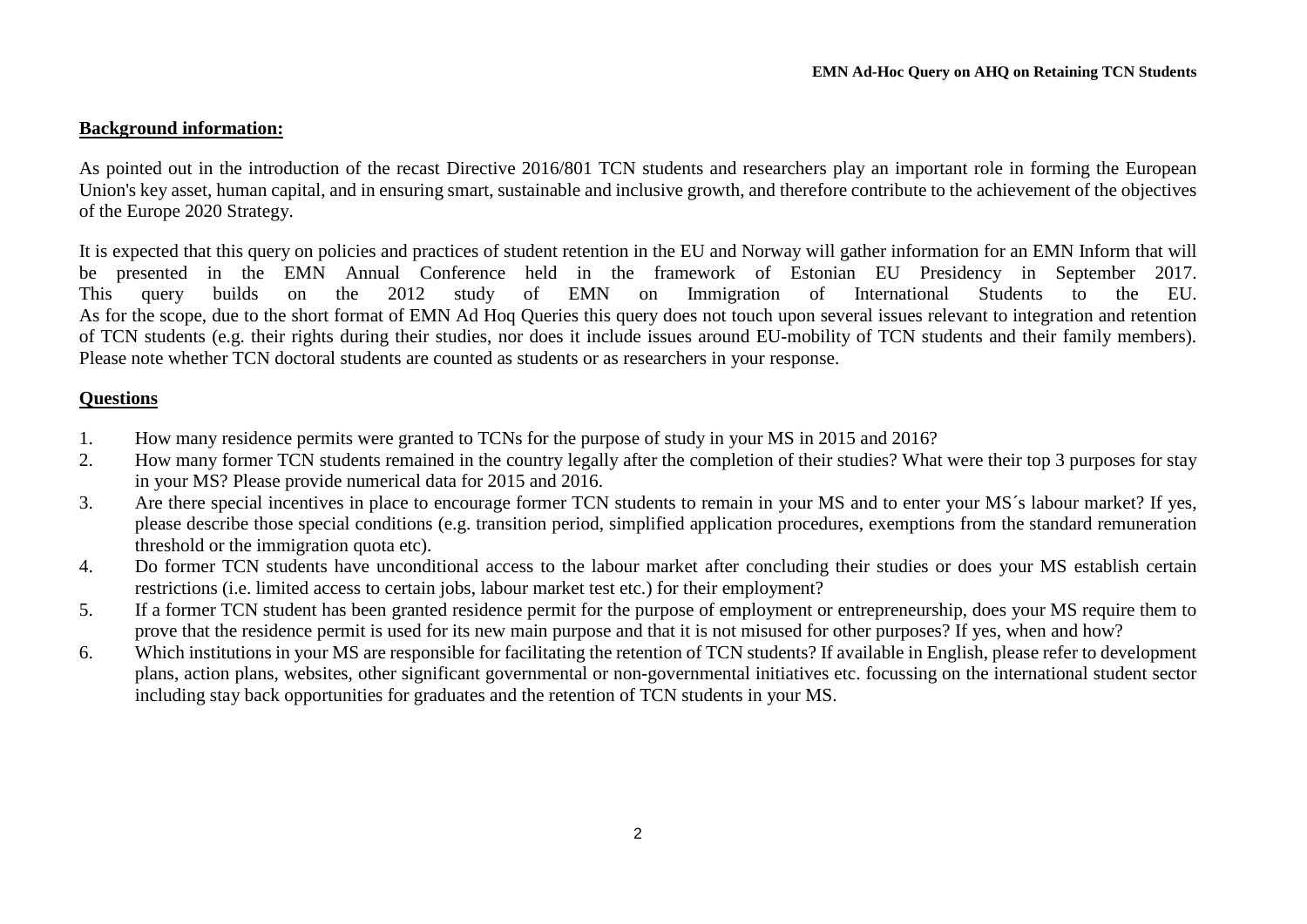# **Responses**

<span id="page-2-1"></span><span id="page-2-0"></span>

| Country        | Wider<br><b>Dissemination</b> | <b>Response</b>                                                                                                                                                                                                                                                                                                                                                                                                                                                                                                                                                                                                                                                                                                                                                                                                                                                                                                                                                                                                                                                                                                                                                                                                                                                                                                                                                                                                                                                                                                                                                                                                                                                                                                                                                                                                                                                                                                                                                                                                                                                                                                                                                                                                                          |
|----------------|-------------------------------|------------------------------------------------------------------------------------------------------------------------------------------------------------------------------------------------------------------------------------------------------------------------------------------------------------------------------------------------------------------------------------------------------------------------------------------------------------------------------------------------------------------------------------------------------------------------------------------------------------------------------------------------------------------------------------------------------------------------------------------------------------------------------------------------------------------------------------------------------------------------------------------------------------------------------------------------------------------------------------------------------------------------------------------------------------------------------------------------------------------------------------------------------------------------------------------------------------------------------------------------------------------------------------------------------------------------------------------------------------------------------------------------------------------------------------------------------------------------------------------------------------------------------------------------------------------------------------------------------------------------------------------------------------------------------------------------------------------------------------------------------------------------------------------------------------------------------------------------------------------------------------------------------------------------------------------------------------------------------------------------------------------------------------------------------------------------------------------------------------------------------------------------------------------------------------------------------------------------------------------|
| <b>Austria</b> | N <sub>o</sub>                | This EMN NCP has provided a response to the requesting EMN NCP. However, they have requested that it is<br>not disseminated further.                                                                                                                                                                                                                                                                                                                                                                                                                                                                                                                                                                                                                                                                                                                                                                                                                                                                                                                                                                                                                                                                                                                                                                                                                                                                                                                                                                                                                                                                                                                                                                                                                                                                                                                                                                                                                                                                                                                                                                                                                                                                                                     |
| <b>Belgium</b> | Yes                           | 1. INTRODUCTION: Economic and student migration is subject to an institutional reform in Belgium.<br>The Law on the sixth state reform – which was approved in January 2014 and entered into force on 1<br>July 2014 - transferred a large set of competences from the federal level to the Belgian Communities<br>and Regions. The Regions (Brussels-Capital, Flanders and Wallonia) and the German-speaking<br>Community are now responsible for the development of an economic migration policy tailored to the<br>needs of their labour market and economy. This includes competence for the legislation, application,<br>control and maintenance of work permits (type A and B) and professional cards. The Communities<br>(Flemish, French and German-speaking) now have the possibility to develop their own policies on so-<br>called 'student permits', which will be needed to obtain a residence permit. This student permit does<br>not yet exist in any of the Communities. The Federal State remains competent for issuing residence<br>permits to economic migrants and students. First residence cards or documents issued to students (non-<br>EU): 2015: 6.345 2016: 6.894 (provisional data, not yet published in Eurostat) The methodology<br>followed for these statistics is the one defined by Eurostat in the framework of its collection of data on<br>'residence permits'. Source: Federal Public Service Home Affairs - National Register and Immigration<br>Office.<br>2. 1,464 former TCN students remained in Belgium legally after the completion of their studies and a<br>change of status granted in 2016. 680 persons remained in Belgium after the grant of a permission for<br>family reasons (Eurostat definition), 678 after the grant of a permission for remunerated activities<br>(Eurostat definition) and 106 after the grant of a permission for other reasons (Eurostat definition, more<br>precisely: 55 refugees, 1 subsidiary protection, 37 humanitarian reasons [9bis, 9ter, 9.3] and 13 other<br>reasons). NB: detailed statistics (by citizenship) were transmitted to Eurostat in the framework of the<br>data collection on residence permits (article 6 of regulation 862/2007). |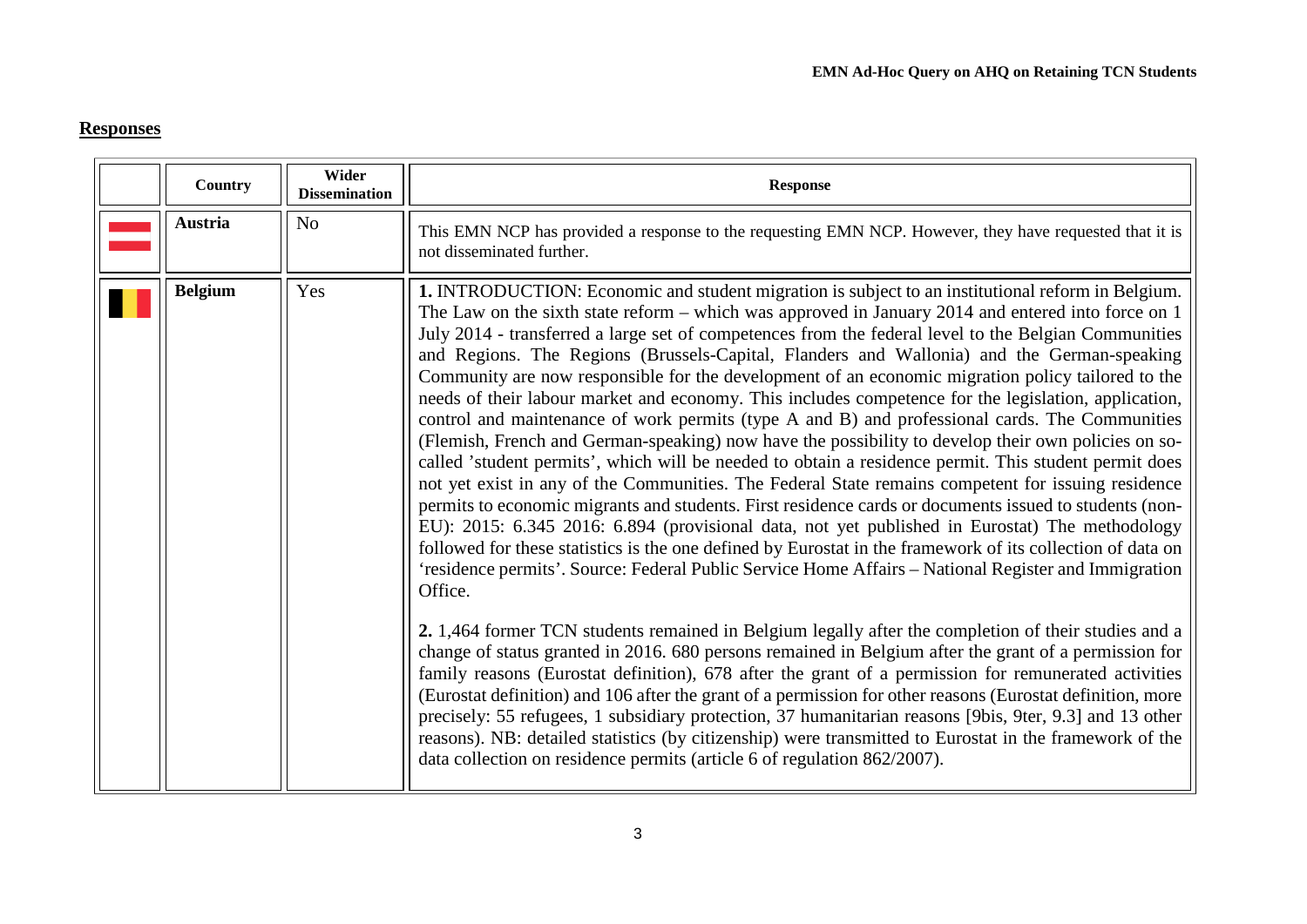|  | 3. No, there are no special incentives in place in Belgium to encourage former third country national<br>(TCN) students to remain in Belgium. TCN students are not granted a transition period. They cannot<br>stay in Belgium to look for a job after their residence permit expires. This will change with the<br>transposition of Directive 2016/801. However, students can request, prior to the termination of their<br>studies (i.e. during their legal stay) to change to another immigration status. A switch is possible to<br>many other immigration categories in Belgium. TCN students may apply for a new residence permit on<br>the basis of, for example, family ties, employment, self-employment, research, etc. If TCN students<br>want to change to the status of employee, they have to obtain a work permit prior to the end of their<br>studies. But there is no facilitated application procedure for students or exemptions from the standard<br>remuneration thresholds. They do not have unconditional access to the labour market (see answer to<br>question 4). |
|--|---------------------------------------------------------------------------------------------------------------------------------------------------------------------------------------------------------------------------------------------------------------------------------------------------------------------------------------------------------------------------------------------------------------------------------------------------------------------------------------------------------------------------------------------------------------------------------------------------------------------------------------------------------------------------------------------------------------------------------------------------------------------------------------------------------------------------------------------------------------------------------------------------------------------------------------------------------------------------------------------------------------------------------------------------------------------------------------------|
|  | 4. TCN students do not have unconditional access to the Belgian labour market. They are only eligible<br>for the categories under the current labour migration scheme. This concerns in reality mainly highly-<br>skilled jobs (certain requirements need to be met, such as a minimum salary threshold and a bachelor<br>degree) and/or "bottleneck vacancies" (i.e. jobs for which there is a qualitative and/or quantitative<br>shortage of workers). Regarding occupations with labour shortages, in the Brussels-Capital Region,<br>former students only benefit from a facilitated access to the nursing profession: the Minister for<br>Employment waives the labour market test condition (which should take place prior to the issuance of<br>a work permit).                                                                                                                                                                                                                                                                                                                      |
|  | 5. Belgium does not have a single permit yet. A separate work permit/professional card and residence<br>permit are issued to TCNs. The Immigration Office is competent to check if the conditions for granting<br>a residence permit are respected. The Regions check whether the conditions for granting a work permit<br>are respected, when an application for a work permit is submitted or when a request for the extension<br>or renewal of the permit is submitted (e.g. verification of pay slips, labour agreement, declared work<br>regime, place of employment, etc.). They also check whether the conditions for granting a professional<br>card are respected when an application for a professional card is submitted or when a request for the<br>renewal of the card is submitted (e.g. check whether they still fulfil the criteria of "economic<br>usefulness", i.e. they meet a need related to the economy, job-creation, useful investments, economic<br>impact on companies in the concerned Region, etc.).                                                           |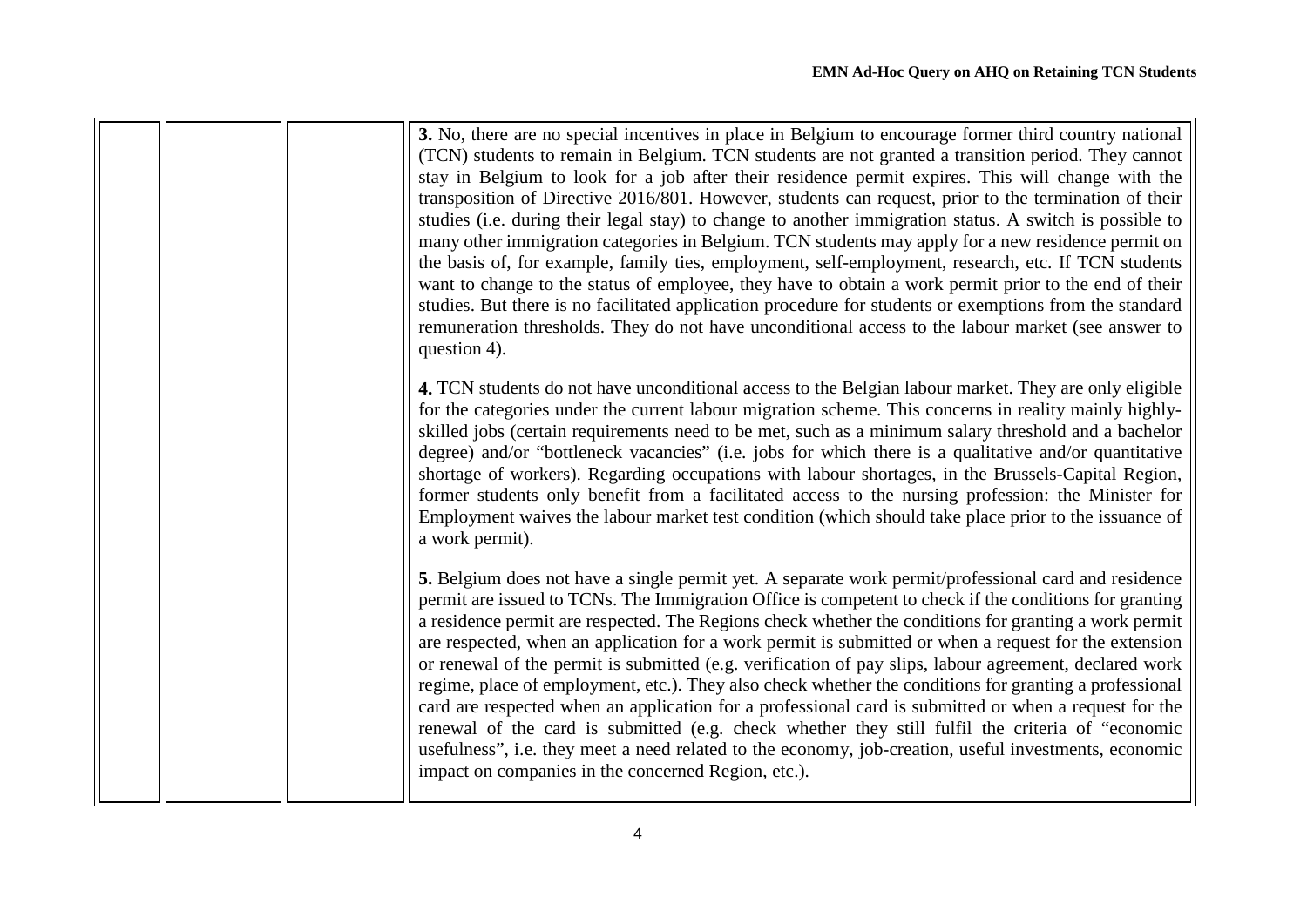<span id="page-4-1"></span><span id="page-4-0"></span>

|               |     | 6. No information available at this time.                                                                                                                                                                                                                                                                                                                                                                                                                                                                                                                                                                                                                                                                                                                                                                                                                                                                                                                                                                                                                                                                                                                                                                                                                                                                                                                                                                                                                                                                                                                                                                                                                                                                                                                                                                                                                                                |
|---------------|-----|------------------------------------------------------------------------------------------------------------------------------------------------------------------------------------------------------------------------------------------------------------------------------------------------------------------------------------------------------------------------------------------------------------------------------------------------------------------------------------------------------------------------------------------------------------------------------------------------------------------------------------------------------------------------------------------------------------------------------------------------------------------------------------------------------------------------------------------------------------------------------------------------------------------------------------------------------------------------------------------------------------------------------------------------------------------------------------------------------------------------------------------------------------------------------------------------------------------------------------------------------------------------------------------------------------------------------------------------------------------------------------------------------------------------------------------------------------------------------------------------------------------------------------------------------------------------------------------------------------------------------------------------------------------------------------------------------------------------------------------------------------------------------------------------------------------------------------------------------------------------------------------|
| Croatia       | Yes | 1. First residence permits issued for the purpose of studies: 2015 - 387 temporary residence permits<br>2016 - 526 temporary residence permits (first temporary residence granted for the purpose of education<br>and study, under Eurostat rules).<br>2. Croatia does not have a statistical data on exact number of TCN students remained in Croatia after<br>completion of the studies.<br>3. There are no special incentives for TCN students. In Croatia switching grounds for residing in the<br>country is possible between all categories under Foreigners Act (Official Gazette no. 130/2011,<br>74/2013). A person residing in the Republic of Croatia with a residence permit issued for the purpose<br>of studies, when applying for extending of temporary residence, can before the rendering of the first<br>instance decision, change their purpose of stay into any other purpose (research, blue card, employee,<br>self-employed, business owner, seasonal worker, ICT, investor, victim of trafficking). The requirements<br>for issuing a new residence permit are prescribed under Foreigners Act.<br>4. TCNs do not have unconditional access to the labour market. Former TCN student after concluding<br>their studies can apply for residence and work permit under rules prescribed by Foreigner Act.<br>5. Yes, in case of the employment the TCN has to submit all relevant documents confirming the new<br>purpose of residence, and enclose work contract.<br>6. There is not a single body that is responsible for facilitating the retention of TCN students. The<br>activities are carried out across many institutions e.g. Ministry of the Interior, Ministry of Science and<br>Education, Ministry of Labour and Pension System and Croatian Employment Service that are<br>responsible for the implementation of the Law on Employment Incentives. |
| <b>Cyprus</b> | Yes | 1. In 2015, 3178 residence permits were granted and in 2016, 5903 residence permits.                                                                                                                                                                                                                                                                                                                                                                                                                                                                                                                                                                                                                                                                                                                                                                                                                                                                                                                                                                                                                                                                                                                                                                                                                                                                                                                                                                                                                                                                                                                                                                                                                                                                                                                                                                                                     |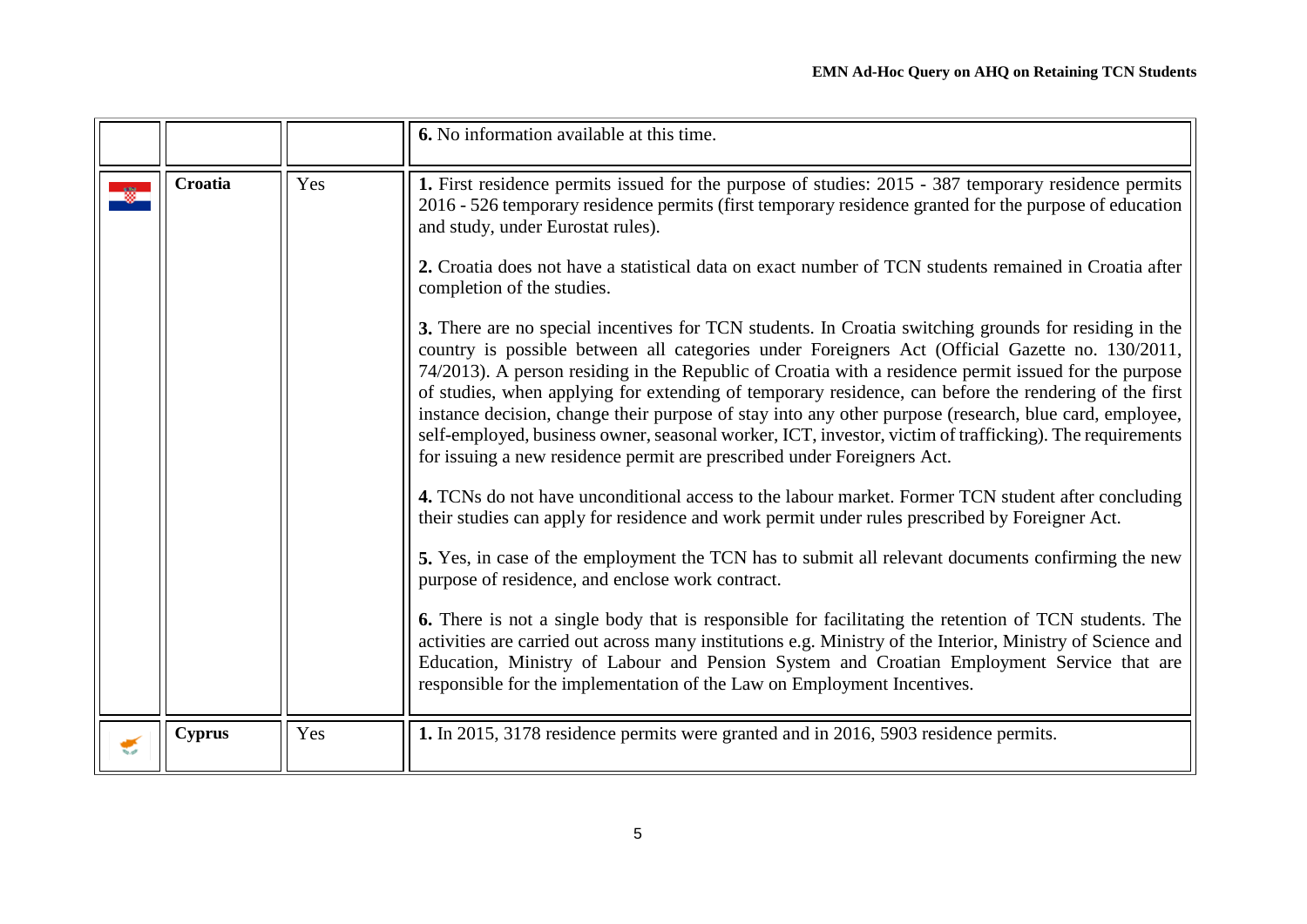<span id="page-5-0"></span>

|                                 |     | 2. According to the legislation in Cyprus, students who complete their studies are obliged to leave the<br>country. If they want to come back for employment, they have to submit an application for entry permit<br>for the purpose of employment while they are abroad.<br>3. Please see above<br>4. If a TCN student returns to Cyprus for employment purposes, he/she will fall into the general policy<br>for the employment of TCN, i.e. labour market test.<br>5. n/a<br>6. n/a                                                                                                                                                                                                                                                                                                                                                                                                                                                                                                                                                                                           |
|---------------------------------|-----|----------------------------------------------------------------------------------------------------------------------------------------------------------------------------------------------------------------------------------------------------------------------------------------------------------------------------------------------------------------------------------------------------------------------------------------------------------------------------------------------------------------------------------------------------------------------------------------------------------------------------------------------------------------------------------------------------------------------------------------------------------------------------------------------------------------------------------------------------------------------------------------------------------------------------------------------------------------------------------------------------------------------------------------------------------------------------------|
| <b>Czech</b><br><b>Republic</b> | Yes | 1. For the purpose of study in 2015 there were granted 1914 long term residence permits for the purpose<br>of study and 6 839 long term visa for the purpose of study. In 2016 there were granted 1 269 long term<br>residence permits for the purpose of study and 7 564 long term visa for the purpose of study.<br>2. In the case of changing purpose of stay we are do not track if the studies were completed or not.<br>Therefore, we are not able to submit the data requested.<br>3. No.<br>4. When TCN successfully graduate from their studies they do not need any work permit and can access<br>the labour market without any restrictions.<br>5. A person who applies for residence permit for the purpose of employment or entrepreneurship is<br>required to prove in particular the purpose of stay as specified in the Act No. 326/1999 Coll., On the<br>residence of foreigners in the Czech Republic and amending certain Acts. The fulfilment of the purpose<br>of stay is verified by Alien Police under its stay controls.<br>6. No information available. |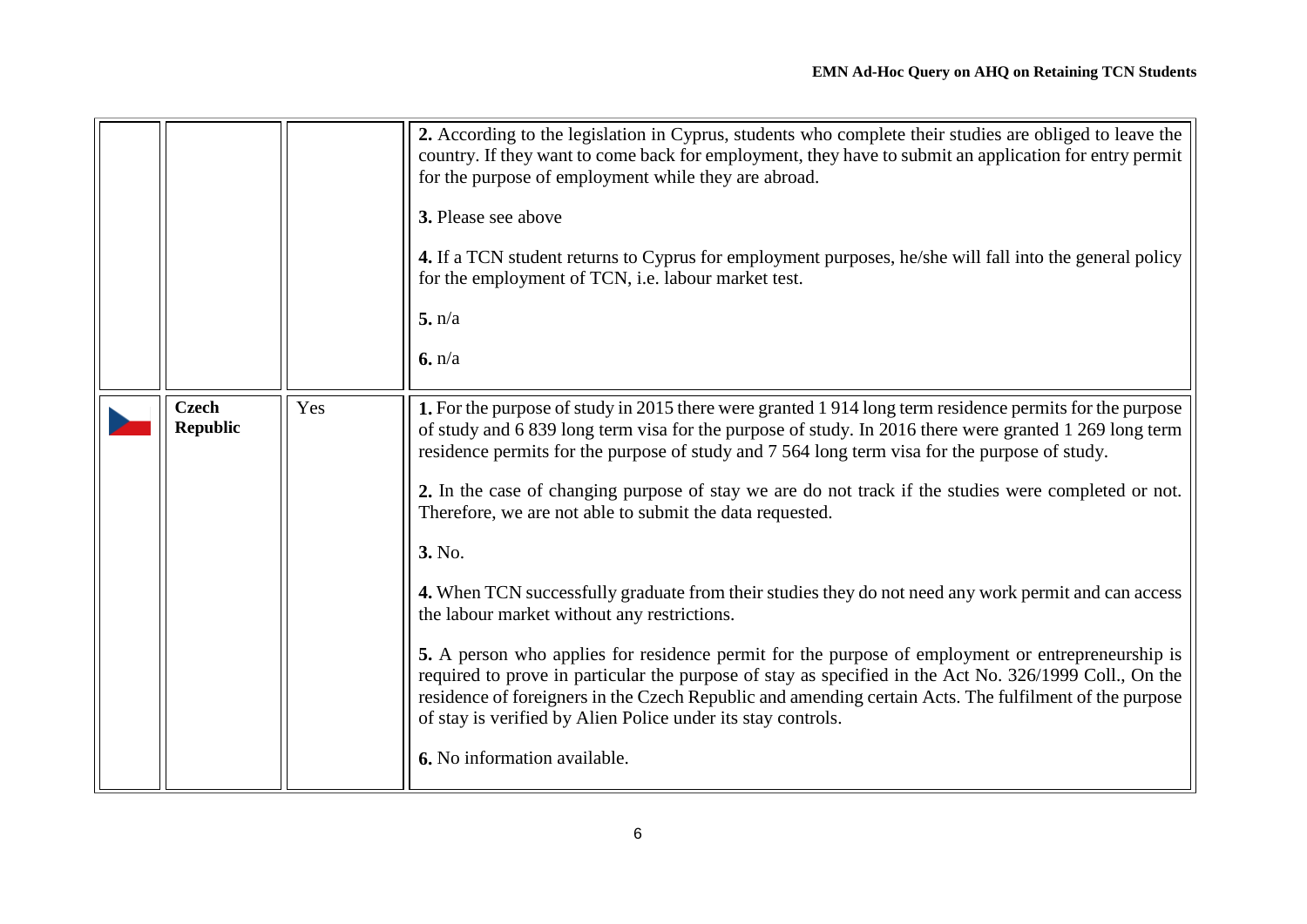<span id="page-6-0"></span>

| <b>Estonia</b> | Yes | 1. First residence permits issued to TCNs for the purposes of study: In $2015 - 1144$ In $2016 - 1297$                                                                                                                                                                                                                                                                                                                                                                                                                                                                                                                                                                                                                                                                                                                                                                                                                                                                                                                                                                                                                                                                                                                                                                                                                                                                                                                                                                                                                                                                                                                                                                                                                                             |
|----------------|-----|----------------------------------------------------------------------------------------------------------------------------------------------------------------------------------------------------------------------------------------------------------------------------------------------------------------------------------------------------------------------------------------------------------------------------------------------------------------------------------------------------------------------------------------------------------------------------------------------------------------------------------------------------------------------------------------------------------------------------------------------------------------------------------------------------------------------------------------------------------------------------------------------------------------------------------------------------------------------------------------------------------------------------------------------------------------------------------------------------------------------------------------------------------------------------------------------------------------------------------------------------------------------------------------------------------------------------------------------------------------------------------------------------------------------------------------------------------------------------------------------------------------------------------------------------------------------------------------------------------------------------------------------------------------------------------------------------------------------------------------------------|
|                |     |                                                                                                                                                                                                                                                                                                                                                                                                                                                                                                                                                                                                                                                                                                                                                                                                                                                                                                                                                                                                                                                                                                                                                                                                                                                                                                                                                                                                                                                                                                                                                                                                                                                                                                                                                    |
|                |     | 2. First residence permits issued to TCNs for the purposes of study: In $2015 - 1144$ In $2016 - 1297$                                                                                                                                                                                                                                                                                                                                                                                                                                                                                                                                                                                                                                                                                                                                                                                                                                                                                                                                                                                                                                                                                                                                                                                                                                                                                                                                                                                                                                                                                                                                                                                                                                             |
|                |     | 3. In 2015 Previous legal basis study – new legal basis family reasons 27 Previous legal basis study –<br>new legal basis remunerated activities – 78 Previous legal basis study – new legal basis other reasons –<br>1 In 2016 Previous legal basis study – new legal basis family reasons – 41 Previous legal basis study –<br>new legal basis remunerated activities – 59 Previous legal basis study – new legal basis other reasons –<br>108                                                                                                                                                                                                                                                                                                                                                                                                                                                                                                                                                                                                                                                                                                                                                                                                                                                                                                                                                                                                                                                                                                                                                                                                                                                                                                   |
|                |     | 4. In 2015 Previous legal basis study - new legal basis family reasons 27 Previous legal basis study -<br>new legal basis remunerated activities – 78 Previous legal basis study – new legal basis other reasons –<br>1 In 2016 Previous legal basis study – new legal basis family reasons – 41 Previous legal basis study –<br>new legal basis remunerated activities – 59 Previous legal basis study – new legal basis other reasons –<br>108                                                                                                                                                                                                                                                                                                                                                                                                                                                                                                                                                                                                                                                                                                                                                                                                                                                                                                                                                                                                                                                                                                                                                                                                                                                                                                   |
|                |     | 5. Yes, a temporary residence permit for employment may be issued without meeting the requirement<br>for permission of the Estonian Unemployment Insurance Fund and without meeting the requirement for<br>the amount of remuneration to be paid to a third-country national in case the TCN has acquired<br>vocational education in Estonia at the fourth or fifth level of vocational training or a higher education<br>in professional higher education or Bachelor's studies, in the studies based on integrated curricula of<br>Bachelor's and Master's studies, in Master's or Doctoral studies. Also the law foresees that in case a<br>third-country national was issued a temporary residence permit for study and if the period of validity<br>of the residence permit terminated on the date of expiry, the TCN has the right to stay in Estonia within<br>the following 183 days as of the day of expiry of the period of validity of the temporary residence<br>permit. In case the TCN needs to travel outside of Estonia during the 183 days, it is possible to get a<br>visa-sticker for that period. Additionally, in case a TCN has acquired higher education in Estonia in the<br>studies based in the integrated curricula of the Bachelor's and Master's studies or in the Master's or<br>Doctoral studies, they have the possibility to apply for a temporary residence permit issued for settling<br>permanently in Estonia without fulfilling the requirement of residing in Estonia for at least 3 years<br>during five consecutive years. A temporary residence permit for settling permanently in Estonia may<br>be issued also to a TCN, who holds a doctorate degree (acquired also in countries other than Estonia), |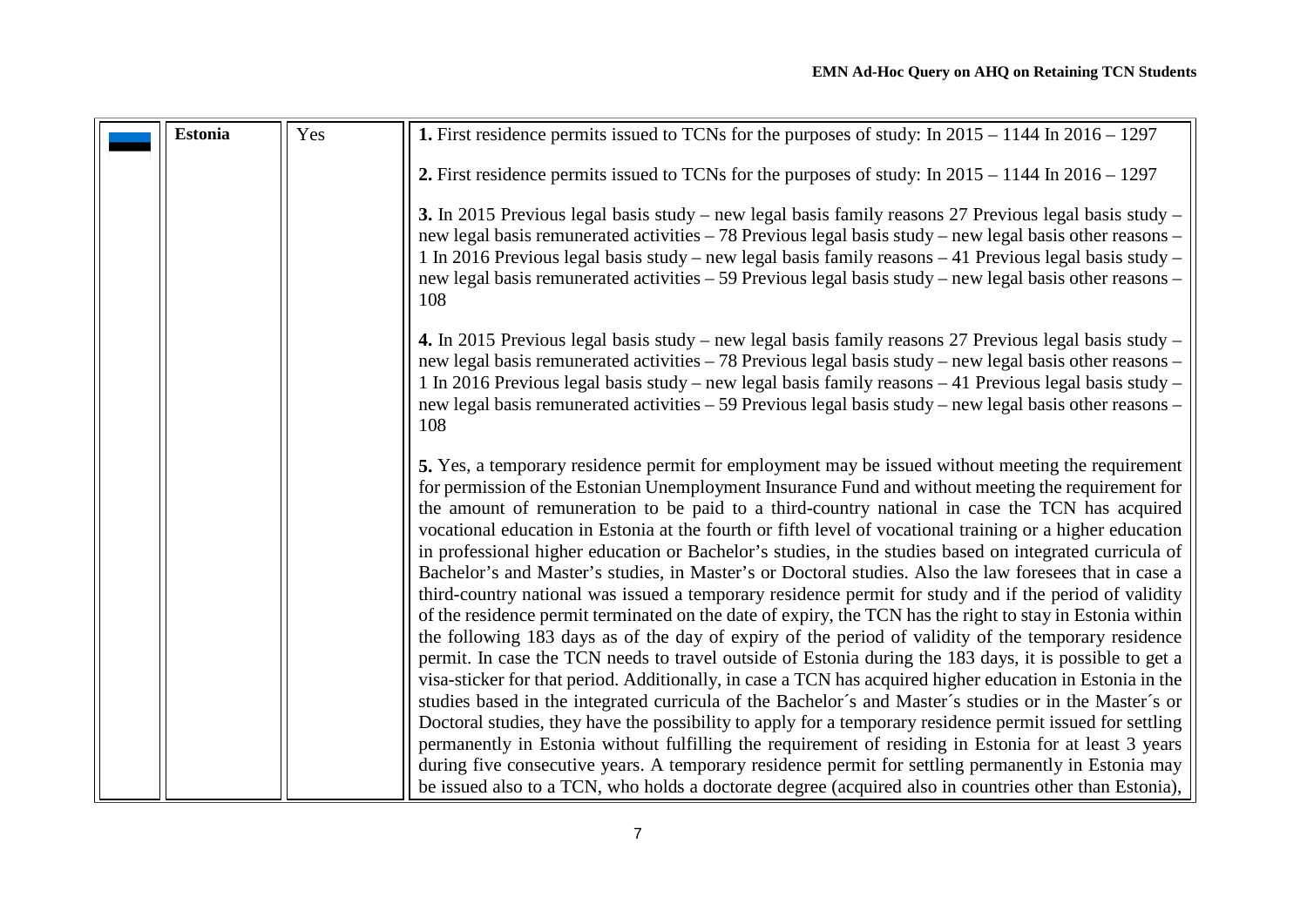|  | without applying the additional conditions (e.g the requirements for previous residency, adaptation or<br>activities) provided that the compliance of the document attesting higher education of an alien with the<br>doctorate degree has been assessed according to Education Act and pursuant to the conditions and<br>procedure established by a regulation of the Government of the Republic for the assessment and<br>academic recognition of documents attesting education completed in a foreign state and for the use of<br>a title of qualification acquired in the educational system of a foreign state by an agency competent to<br>assess foreign and cross-border qualifications that enable access to higher education and attestation<br>thereof.                                                                                                                                                                                                                                                                                                                                                                                                                                                                                                                                                                                                                                                                                                                                                                                                                                                                                                                                                                                                                                                                                                                                                                                                                                                                                                                                                                                                                                                                                                                                                                                                                                  |
|--|-----------------------------------------------------------------------------------------------------------------------------------------------------------------------------------------------------------------------------------------------------------------------------------------------------------------------------------------------------------------------------------------------------------------------------------------------------------------------------------------------------------------------------------------------------------------------------------------------------------------------------------------------------------------------------------------------------------------------------------------------------------------------------------------------------------------------------------------------------------------------------------------------------------------------------------------------------------------------------------------------------------------------------------------------------------------------------------------------------------------------------------------------------------------------------------------------------------------------------------------------------------------------------------------------------------------------------------------------------------------------------------------------------------------------------------------------------------------------------------------------------------------------------------------------------------------------------------------------------------------------------------------------------------------------------------------------------------------------------------------------------------------------------------------------------------------------------------------------------------------------------------------------------------------------------------------------------------------------------------------------------------------------------------------------------------------------------------------------------------------------------------------------------------------------------------------------------------------------------------------------------------------------------------------------------------------------------------------------------------------------------------------------------|
|  | 6. Yes, a temporary residence permit for employment may be issued without meeting the requirement<br>for permission of the Estonian Unemployment Insurance Fund and without meeting the requirement for<br>the amount of remuneration to be paid to a third-country national in case the TCN has acquired<br>vocational education in Estonia at the fourth or fifth level of vocational training or a higher education<br>in professional higher education or Bachelor's studies, in the studies based on integrated curricula of<br>Bachelor's and Master's studies, in Master's or Doctoral studies. Also the law foresees that in case a<br>third-country national was issued a temporary residence permit for study and if the period of validity<br>of the residence permit terminated on the date of expiry, the TCN has the right to stay in Estonia within<br>the following 183 days as of the day of expiry of the period of validity of the temporary residence<br>permit. In case the TCN needs to travel outside of Estonia during the 183 days, it is possible to get a<br>visa-sticker for that period. Additionally, in case a TCN has acquired higher education in Estonia in the<br>studies based in the integrated curricula of the Bachelor's and Master's studies or in the Master's or<br>Doctoral studies, they have the possibility to apply for a temporary residence permit issued for settling<br>permanently in Estonia without fulfilling the requirement of residing in Estonia for at least 3 years<br>during five consecutive years. A temporary residence permit for settling permanently in Estonia may<br>be issued also to a TCN, who holds a doctorate degree (acquired also in countries other than Estonia),<br>without applying the additional conditions (e.g the requirements for previous residency, adaptation or<br>activities) provided that the compliance of the document attesting higher education of an alien with the<br>doctorate degree has been assessed according to Education Act and pursuant to the conditions and<br>procedure established by a regulation of the Government of the Republic for the assessment and<br>academic recognition of documents attesting education completed in a foreign state and for the use of<br>a title of qualification acquired in the educational system of a foreign state by an agency competent to |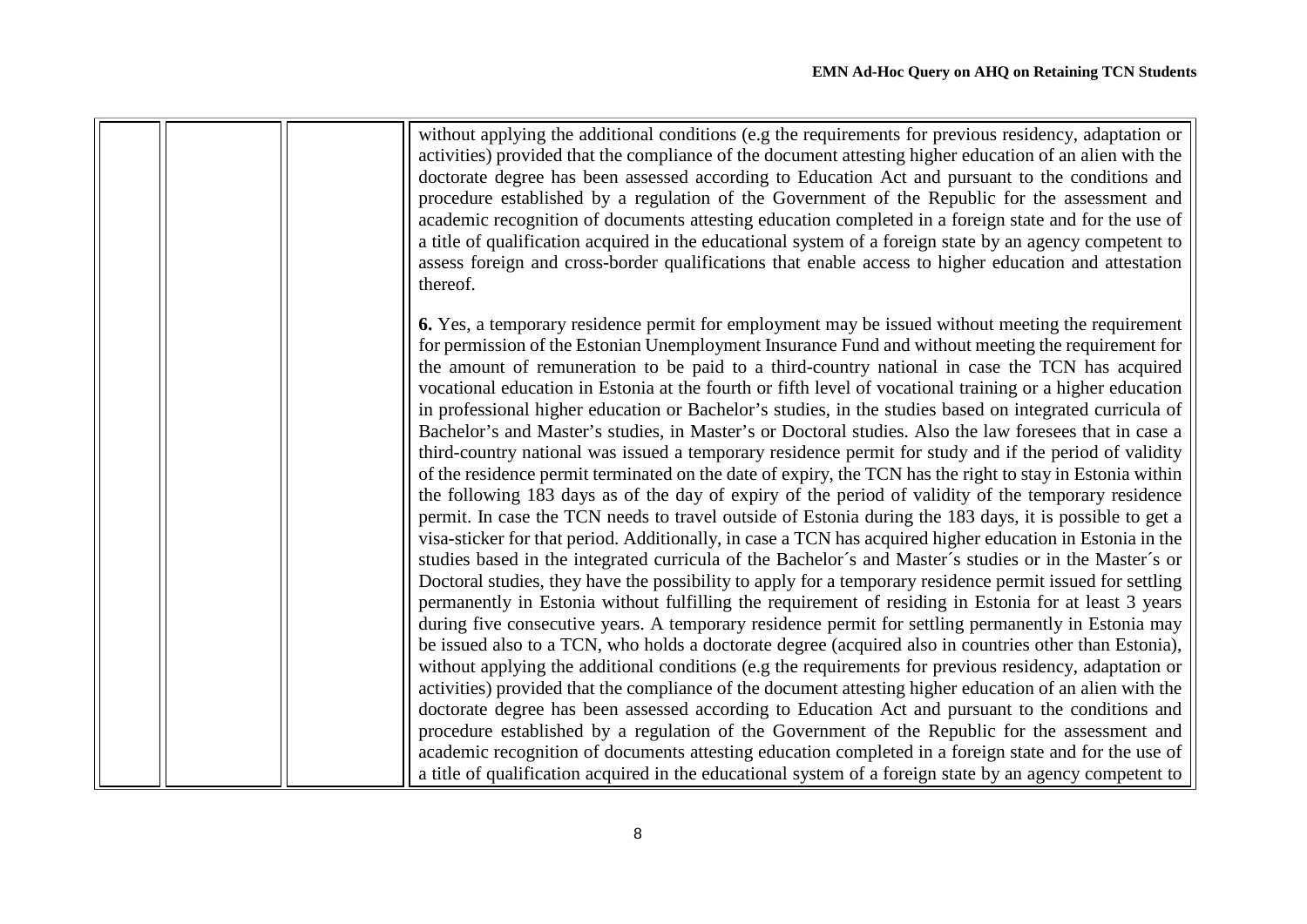| assess foreign and cross-border qualifications that enable access to higher education and attestation<br>thereof.                                                                                                                                                                                                                                                                                                                                                                                                                                                                                                                                                                                                                                                                                                                                                                                                |
|------------------------------------------------------------------------------------------------------------------------------------------------------------------------------------------------------------------------------------------------------------------------------------------------------------------------------------------------------------------------------------------------------------------------------------------------------------------------------------------------------------------------------------------------------------------------------------------------------------------------------------------------------------------------------------------------------------------------------------------------------------------------------------------------------------------------------------------------------------------------------------------------------------------|
| 7. Yes, in general the former TCN students have unconditional access to the labour market. There is no<br>need for the permission from the Estonian Unemployment Insurance Fund in case the TCN has acquired<br>vocational education in Estonia at the fourth or fifth level of vocational training or a higher education<br>in professional higher education or Bachelor's studies, in the studies based on integrated curricula of<br>Bachelor's and Master's studies, in Master's or Doctoral studies. The residence permit for employment<br>does not have to be connected to the same field as were the former studies of the TCN. There can be<br>some restrictions concerning the jobs (e.g. state officials) that can be fulfilled with only Estonian or EU<br>citizens. In practice the main obstacle for former students to qualify for a specific job, has been their<br>insufficient language level. |
| 8. Yes, in general the former TCN students have unconditional access to the labour market. There is no<br>need for the permission from the Estonian Unemployment Insurance Fund in case the TCN has acquired<br>vocational education in Estonia at the fourth or fifth level of vocational training or a higher education<br>in professional higher education or Bachelor's studies, in the studies based on integrated curricula of<br>Bachelor's and Master's studies, in Master's or Doctoral studies. The residence permit for employment<br>does not have to be connected to the same field as were the former studies of the TCN. There can be<br>some restrictions concerning the jobs (e.g. state officials) that can be fulfilled with only Estonian or EU<br>citizens. In practice the main obstacle for former students to qualify for a specific job, has been their<br>insufficient language level. |
| 9. The evaluation is done before issuing the residence permit for employment or entrepreneurship and<br>also when a TCN has applied for an extension of the residence permit. In some cases additional<br>inspections are done based on the risk analysis.                                                                                                                                                                                                                                                                                                                                                                                                                                                                                                                                                                                                                                                       |
| 10. The evaluation is done before issuing the residence permit for employment or entrepreneurship and<br>also when a TCN has applied for an extension of the residence permit. In some cases additional<br>inspections are done based on the risk analysis.                                                                                                                                                                                                                                                                                                                                                                                                                                                                                                                                                                                                                                                      |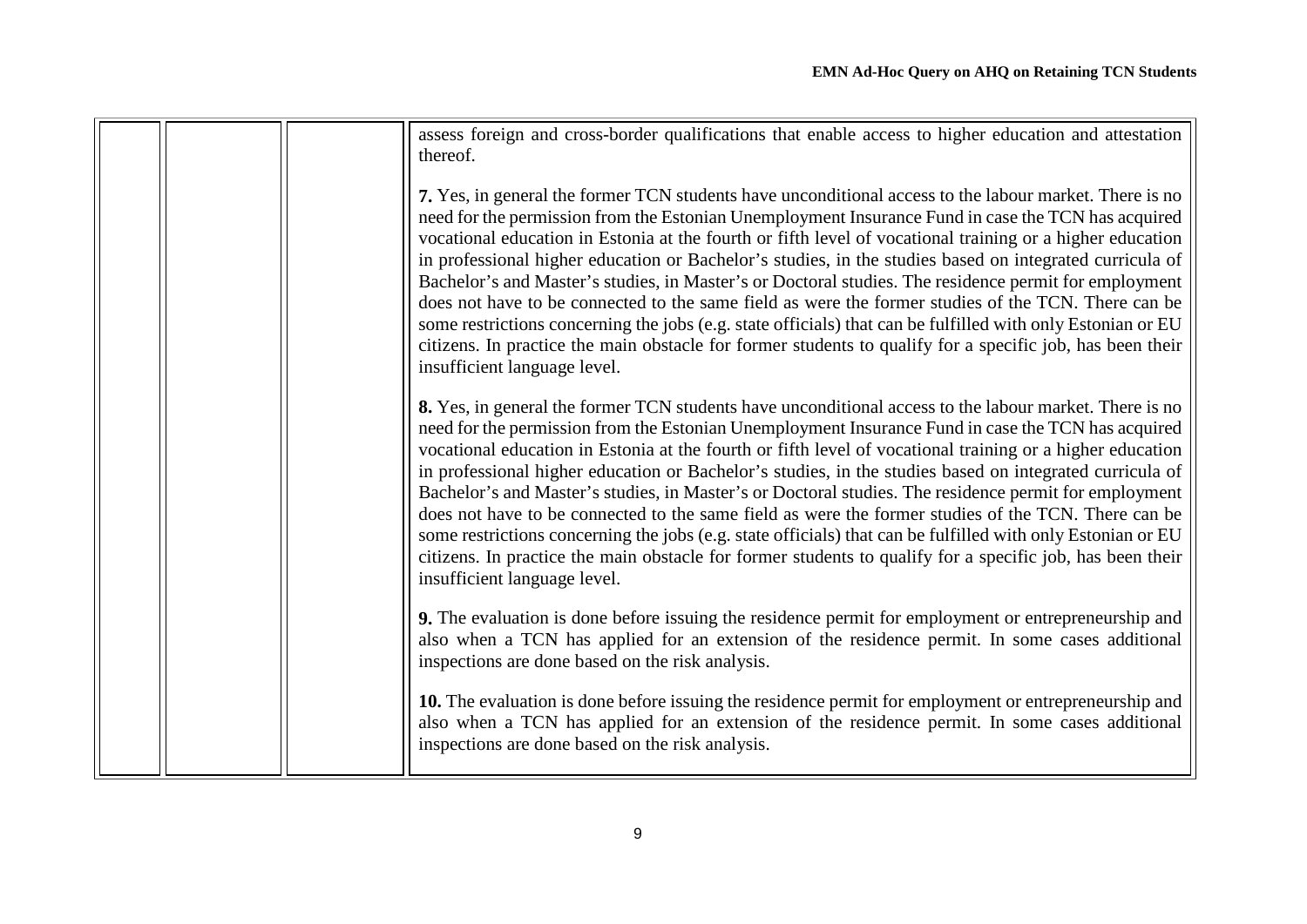|  | 11. The Ministry of the Interior as well as the Ministry of Education and Research are responsible for        |
|--|---------------------------------------------------------------------------------------------------------------|
|  | the subject. Additionally in recent years the universities have taken an active role in bringing together     |
|  | students and employers. For example Tallinn University of Technology is organizing Recruitment                |
|  | Cafes for international students to acquaint themselves with job and internship opportunities and to give     |
|  | the employers possibilities to find future workforce. The Estonian Employers' Confederation has               |
|  | organized a Work Shadow days during which an international students can go to companies to see how            |
|  | the company functions. There is also a cooperation platform of institutions of higher education in            |
|  | Estonia to increase visibility of Estonia as an attractive study destination and promote the possibilities    |
|  | for studying for international students. The activities are coordinated by Archimedes Foundation in the       |
|  | framework of Dora Pluss activity and financed by the European Regional Development Fund. Study in             |
|  | Estonia webpage: http://www.studyinestonia.ee/ In the Estonian National Reform Programme                      |
|  | "ESTONIA 2020" (approved by Government 27.04.2017) one of the objectives is to increase                       |
|  | International competitiveness of higher education. In the document it is stated that besides acquiring an     |
|  | education, it is important to create more possibilities for foreign students to stay in Estonia to work after |
|  |                                                                                                               |
|  | graduating from university, including improving the provision of placements and jobs for foreign              |
|  | students. https://riigikantselei.ee/sites/default/files/elfinder/article_files/eesti_2020_en.pdf              |
|  | 12. The Ministry of the Interior as well as the Ministry of Education and Research are responsible for        |
|  | the subject. Additionally in recent years the universities have taken an active role in bringing together     |
|  | students and employers. For example Tallinn University of Technology is organizing Recruitment                |
|  | Cafes for international students to acquaint themselves with job and internship opportunities and to give     |
|  | the employers possibilities to find future workforce. The Estonian Employers' Confederation has               |
|  | organized a Work Shadow days during which an international students can go to companies to see how            |
|  | the company functions. There is also a cooperation platform of institutions of higher education in            |
|  |                                                                                                               |
|  | Estonia to increase visibility of Estonia as an attractive study destination and promote the possibilities    |
|  | for studying for international students. The activities are coordinated by Archimedes Foundation in the       |
|  | framework of Dora Pluss activity and financed by the European Regional Development Fund. Study in             |
|  | Estonia webpage: http://www.studyinestonia.ee/ In the Estonian National Reform Programme                      |
|  | "ESTONIA 2020" (approved by Government 27.04.2017) one of the objectives is to increase                       |
|  | International competitiveness of higher education. In the document it is stated that besides acquiring an     |
|  | education, it is important to create more possibilities for foreign students to stay in Estonia to work after |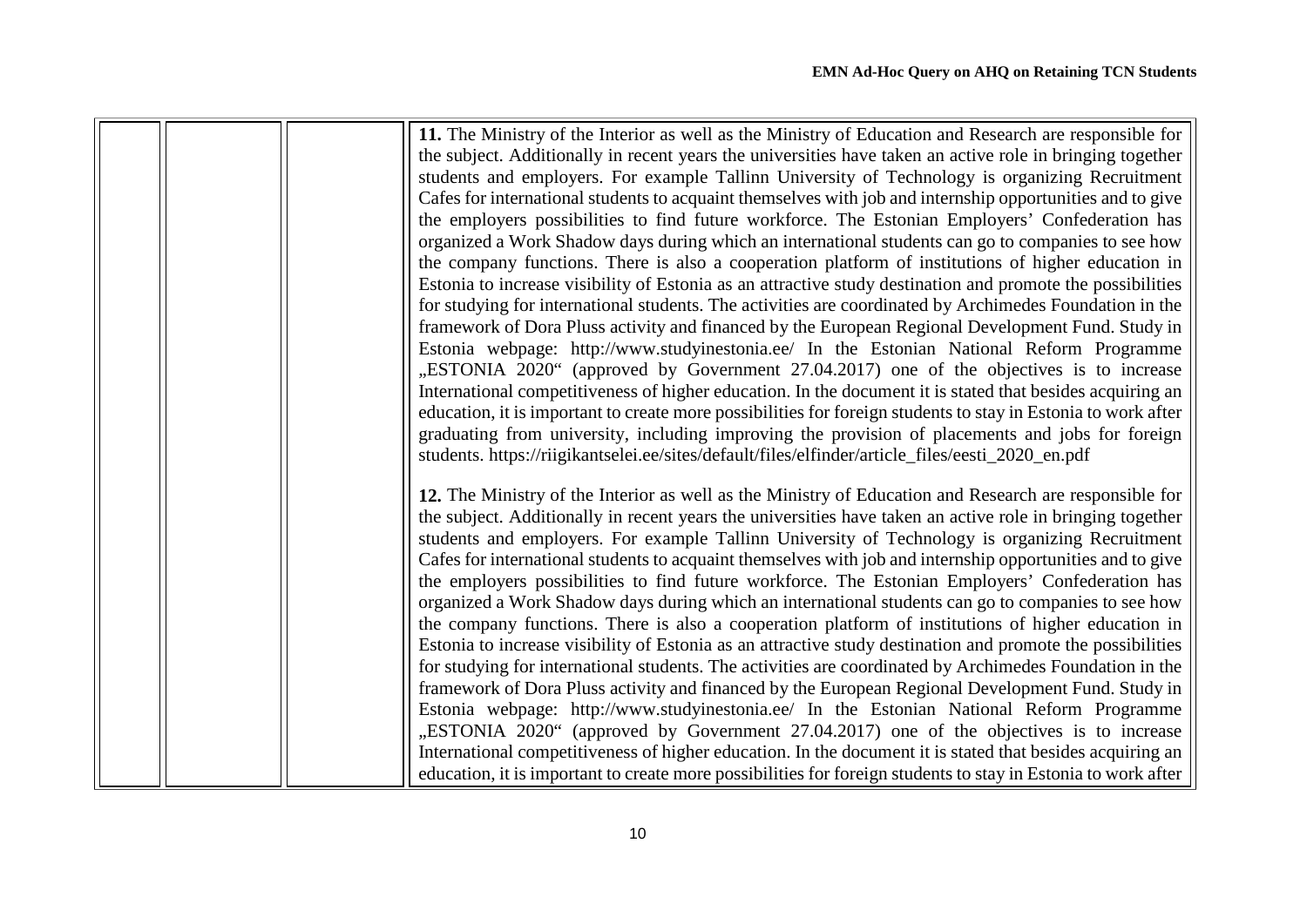<span id="page-10-0"></span>

|                |     | graduating from university, including improving the provision of placements and jobs for foreign<br>students. https://riigikantselei.ee/sites/default/files/elfinder/article_files/eesti_2020_en.pdf                                                                                                                                                                                                                                                                                                                                                                                                                                                                                                                                                                                                                                                                                                                                                                                                                                                                                                                                                                                                                                                                                                                                                                                                                                                                                                                                                                                                                                                                                                                                                                                                                                                                                                                                                                                                                                                                                                                           |
|----------------|-----|--------------------------------------------------------------------------------------------------------------------------------------------------------------------------------------------------------------------------------------------------------------------------------------------------------------------------------------------------------------------------------------------------------------------------------------------------------------------------------------------------------------------------------------------------------------------------------------------------------------------------------------------------------------------------------------------------------------------------------------------------------------------------------------------------------------------------------------------------------------------------------------------------------------------------------------------------------------------------------------------------------------------------------------------------------------------------------------------------------------------------------------------------------------------------------------------------------------------------------------------------------------------------------------------------------------------------------------------------------------------------------------------------------------------------------------------------------------------------------------------------------------------------------------------------------------------------------------------------------------------------------------------------------------------------------------------------------------------------------------------------------------------------------------------------------------------------------------------------------------------------------------------------------------------------------------------------------------------------------------------------------------------------------------------------------------------------------------------------------------------------------|
| <b>Finland</b> | Yes | 1. 2015: 5 869 2016: 6 348 Doctoral students are counted as students, if they finance their doctoral<br>studies by themselves, and do not receive a grant or a salary for this purpose.<br>2. The Finnish National Agency for Education has compiled data (from Statistics Finland) on the status<br>of international students in 2015, one and five years after their graduation from an Finnish education<br>institution. 1 year from graduation (graduated in 2014): Total: 2 976 TCN graduates: 36% employed,<br>5% full-time students, 6% unemployed, 16% other, 37% moved from Finland 5 years from graduation<br>(graduated in 2010) Total: 1200 TCN graduates: 36% employed, 3% full-time students, 7%<br>unemployed, 18% other, 36% moved from Finland<br>3. It is possible for third-country nationals to apply for a residence permit for seeking employment after<br>graduating (granted as an extended residence permit) from a Finnish education institution. The<br>residence permit is granted for a maximum of one year. If the graduate finds employment during this<br>time, he/she then must apply for a residence permit for employment. The process for applying for a<br>residence permit for employment in this case is easier because the labour market needs assessment is<br>not applied and there are no restrictions regarding the sector of employment. The same conditions apply<br>even if the TCN graduate has spent some time away from Finland after graduating.<br>4. Yes, if they fulfil all the necessary criteria for being granted a residence permit according to the<br>Aliens' Act and relating to employment see also responses to Q. 3 and 5.<br>5. Yes, the TCN has to fulfil the criteria for being granted a residence permit for employment or self-<br>employment; e.g. a valid employment contract according to the normal conditions for employment (i.e.<br>collective agreements for the sector) or in the case of self-employment a viable business plan that is<br>approved by the relevant employment authorities. There is no systematic monitoring, although if the |
|                |     | Finnish Immigration becomes aware of wrongdoings or if the reason for stay has ended, a withdrawal<br>of the residence permit can be considered.                                                                                                                                                                                                                                                                                                                                                                                                                                                                                                                                                                                                                                                                                                                                                                                                                                                                                                                                                                                                                                                                                                                                                                                                                                                                                                                                                                                                                                                                                                                                                                                                                                                                                                                                                                                                                                                                                                                                                                               |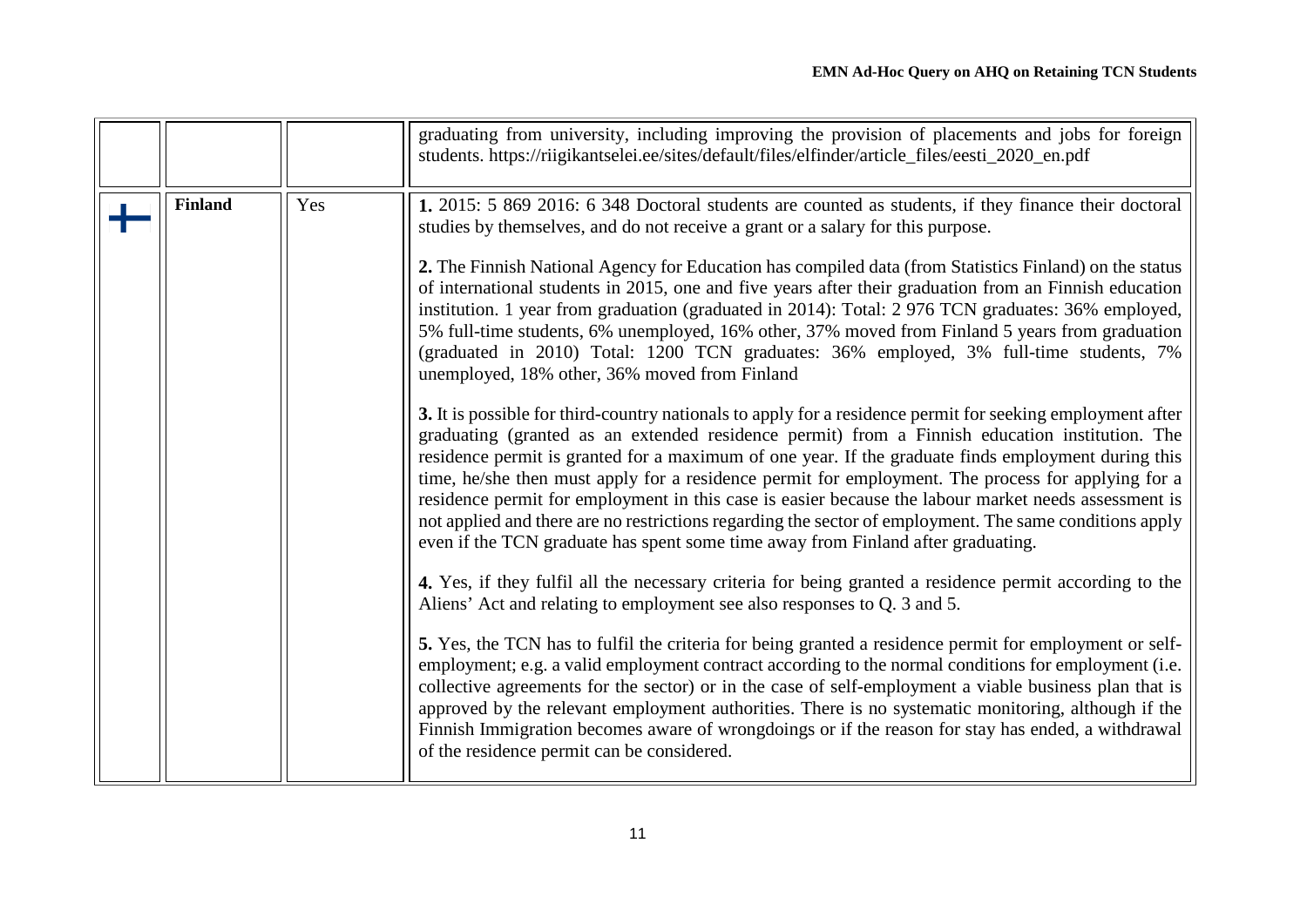<span id="page-11-0"></span>

|               |     | 6. There is not a stated institution specifically for retaining TCN graduate students, but the Ministry for<br>Employment and the Economy is the main actor in integration and has also mentioned the harnessing<br>of the potential of international graduate students for Finland in the Talent Boost programme:<br>http://tem.fi/en/article/-/asset_publisher/kasvua-kansainvalisista-osaajista There are also several<br>regional and local initiatives, where different actors cooperate (cities, municipalities, educational<br>institutions and representatives for businesses) in order to aid the employment of also international<br>students. E.g. Talent Tampere: https://talenttampere.fi/                                                                                                                                                                                                                                                                                                                                                                                                                                                                                                                                                                                                                                                                                                                                                                                                                                                                                                                                                                                                                                                                                                                                                                                                                                                                                                                   |
|---------------|-----|---------------------------------------------------------------------------------------------------------------------------------------------------------------------------------------------------------------------------------------------------------------------------------------------------------------------------------------------------------------------------------------------------------------------------------------------------------------------------------------------------------------------------------------------------------------------------------------------------------------------------------------------------------------------------------------------------------------------------------------------------------------------------------------------------------------------------------------------------------------------------------------------------------------------------------------------------------------------------------------------------------------------------------------------------------------------------------------------------------------------------------------------------------------------------------------------------------------------------------------------------------------------------------------------------------------------------------------------------------------------------------------------------------------------------------------------------------------------------------------------------------------------------------------------------------------------------------------------------------------------------------------------------------------------------------------------------------------------------------------------------------------------------------------------------------------------------------------------------------------------------------------------------------------------------------------------------------------------------------------------------------------------------|
| <b>France</b> | Yes | 1. In 2015, 70,023 TCN students were issued residence permits as students and in 2016 70,250<br>(estimate). Source: AGDREF/DSED, Department of statistics, studies and documentation, General<br>Directorate of Foreign Nationals in France, Ministry of Interior<br>2. We cannot determine exactly how many TCN students completed their studies and remained in<br>France, however, as indicated in the FR NCP study on the change of status (2015), see attached the<br>table related to the change of status by reason (2013-2014). According to this table, TCN Students<br>changed mainly to the "employee", then to "family" reasons and then to "scientist-researcher" status.<br>Data regarding 2015 and 2016 may be available in the next following days. I will forward them to you<br>when published. In a study published last week by the Department of studies and statistics of the French<br>Ministry of the interior and related to the 'pathway of TCN students arrived in France between 2002<br>and 2016' (only available in FR as of today, an EN version should be available by the end of this<br>month), we can see that : - the part of TCN students who left France one year after their arrival is more<br>and more important (37% in average before 2010, 41% between 2010 and 2015); - The change of status<br>from student to remunerated activity is less important that to family reason however it has become more<br>and more frequent.<br>3. The law of 7 March 2016 on the rights of foreign nationals in France has implemented particular<br>several measures aimed at attracting international talents and foreign students: - by improving access<br>to the job market after studies: the criteria for the change in status from student to employee were<br>modified, by broadening the temporary residence authorization (APS) for job seeking. - by creating a<br>new residence permit to reinforce France's attractiveness for international talents: the "talent passport". |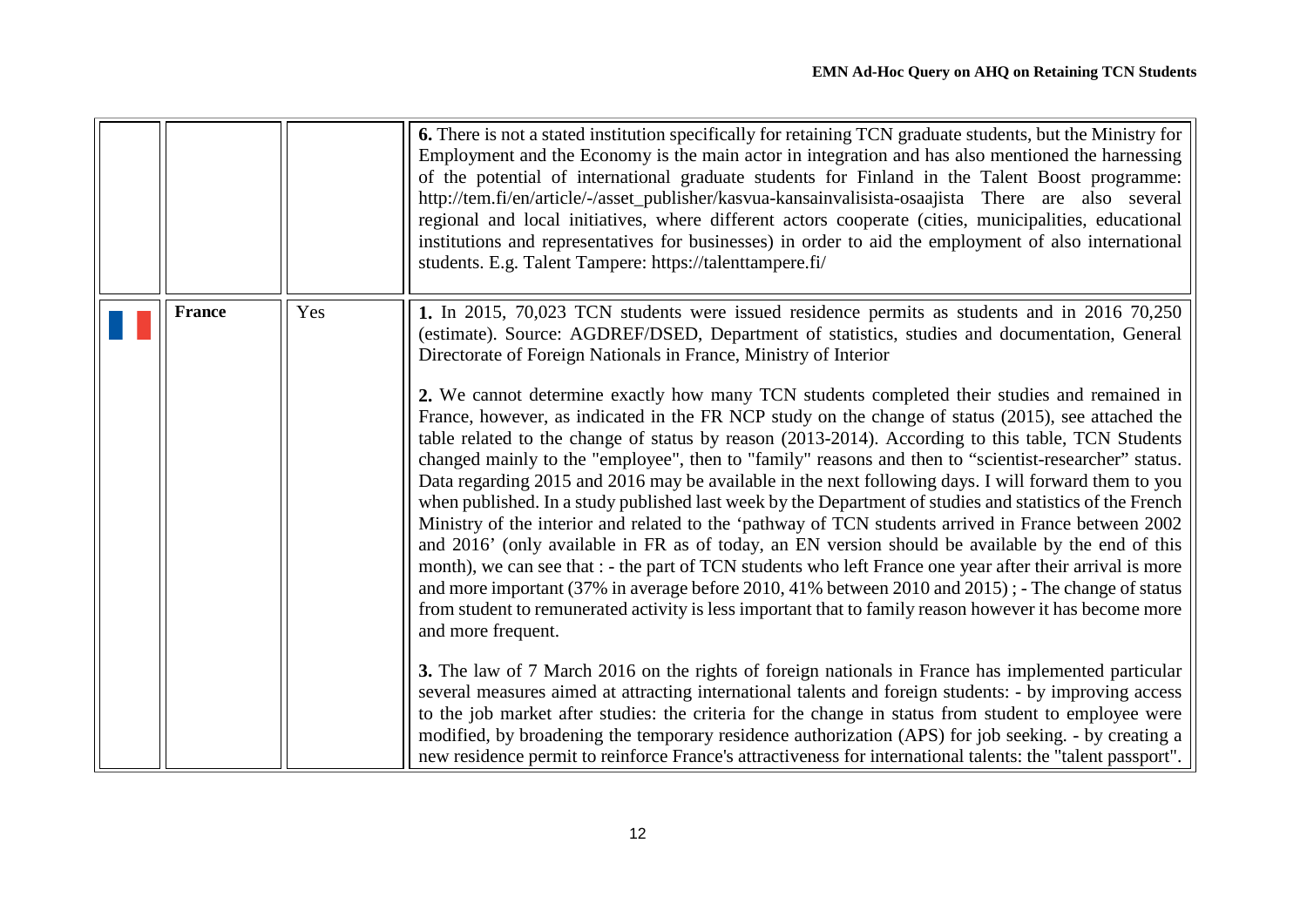This residence permit, valid for up to four years from its first issue, is aimed at foreign nationals likely to contribute to France's competitiveness and outreach.

**4.** The criteria for the change in status from student to employee were modified, by broadening the temporary residence authorisation (APS) for job seeking - currently reserved for master-graduate students - to other degrees such as level I degrees labelled by the Conférence des grandes écoles (mastère and "master of sciences") and professional bachelor degree. The APS is also available to students that wish to create their own companies after their studies in a sector that corresponds to their education, and not just to students that wish to enter salaried employment. The prospects of entry for stay for students benefiting from an APS have also been broadened: previously limited to "employee" and "temporary worker" residence permits, the foreign student can now request a residence permit for a salaried or commercial activity and obtain a "talent passport" residence permit as a young graduate employee or an employee of an innovative start-up, a highly qualified worker, researcher or artist. This temporary residence authorization (autorisation provisoire de séjour – APS) allowing them to remain on French territory for 12 months in order to seek employment relating to their training. During this 12 month period, they can work on the same terms as those during studies (i.e. 964 hours / 60 % of full time work). If they find a job, they may start to work full time, provided it is relevant to their studies and that the salary is at least equivalent to 1.5 times the minimum wage (SMIC). Moreover within 15 days after the conclusion of this work contract, they need to apply for the appropriate residence permit at the competent prefecture. They may also be allowed to remain on French territory for 12 months if they intend to start a business in a field relating to your training. Once the business is set up and duly registered, they need to apply for the appropriate residence permit at the competent Prefecture. They must apply for this 12-month temporary residence authorization with the prefecture at their place of residence no later than two months before the expiry of the residence permit. Students that have received a hiring promise after their studies in line with their education and subject to having obtained a diploma at least equal to a master (or level 1 labelled by the Conférence des grandes écoles or a professional bachelor degree) can benefit from the same conditions of access to the job market as students holding an APS, i.e. regardless of their employment situation and without having previously requested a temporary residence authorisation. He/she must, however, prove employment in coherence with the education followed and have a salary at least equal to 1.5 times the minimum wage. This measure harmonises the change of status conditions for foreign students holding certain diplomas.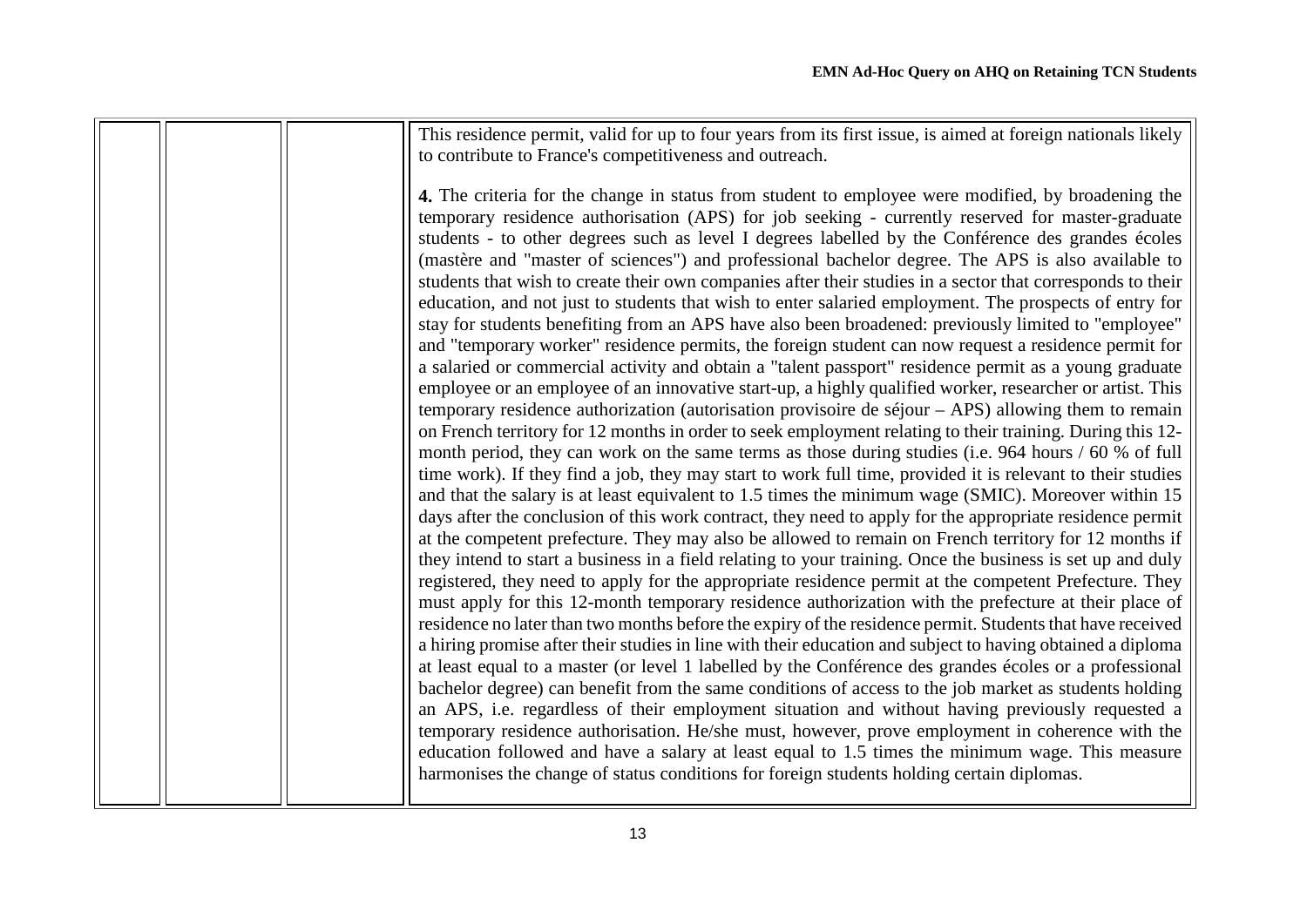<span id="page-13-0"></span>

|                |     | 5. Yes. See question 4. Depending on the purposes for stay (salaried activity, researchers, etc.), TCN<br>students have to meet the required criteria (salary threshold, level of studies, etc.) when applying for<br>the appropriate residence permit.<br><b>6.</b> The Ministry of the Interior is competent for defining the law on migration and the rules for issuing<br>residence permits. However regarding TCN students, such decisions are taken in collaboration with the<br>Ministry in charge of Higher Education and Research so that they can determine the list of diplomas<br>and identify some sectors under which TCN students can benefit from simplified procedures. TCN<br>students can find information regarding studies in France as well as procedures to find a job after<br>competing<br>studies<br>Campus<br>France<br>website:<br>the<br>on<br>http://www.campusfrance.org/en/rubrique/campusfrance http://www.euraxess.fr/en (dedicated to<br>researchers)                                                                                                                                                                                                                                                                                                                                                                                                                                                                                                                                                                                                                                                                      |
|----------------|-----|---------------------------------------------------------------------------------------------------------------------------------------------------------------------------------------------------------------------------------------------------------------------------------------------------------------------------------------------------------------------------------------------------------------------------------------------------------------------------------------------------------------------------------------------------------------------------------------------------------------------------------------------------------------------------------------------------------------------------------------------------------------------------------------------------------------------------------------------------------------------------------------------------------------------------------------------------------------------------------------------------------------------------------------------------------------------------------------------------------------------------------------------------------------------------------------------------------------------------------------------------------------------------------------------------------------------------------------------------------------------------------------------------------------------------------------------------------------------------------------------------------------------------------------------------------------------------------------------------------------------------------------------------------------|
| <b>Germany</b> | Yes | 1. While in 2015 in total 45.774 residence permits for the purpose of study were granted to TCNs, in<br>2016 this number was almost doubled with 90.503 issuances.<br>2. In 2015, a total of 16.134 former students remained in Germany. The top 3 purposes were: -<br>employment (5.611) - further studies/education (5.608) - family-related reasons (4.147) In 2016, the<br>number of TCN remaining in Germany after their studies increased to 20.141. The top 3 purposes stayed<br>the same: - employment $(7.418)$ - further studies/education $(7.387)$ - family-related reasons $(4.492)$<br>3. After successful completion of the studies, the temporary residence permit may be extended by up to<br>18 months for the purpose of seeking a job commensurate with this qualification. The temporary<br>residence permit shall entitle the holder to pursue an economic activity in this period (Section 16<br>subsection 4 of the Residence Act (Aufenthaltsgesetz). A foreigner who has successfully completed his<br>or her studies at a state or state-recognised university or a comparable educational establishment in the<br>federal territory shall be granted a permanent settlement permit after two years rather than the generally<br>required five years if they meet additional conditions. (Section 18b of the Residence Act).<br>4. The employment or self-employment must be commensurate with the higher education<br>qualifications. In this event, the work permit does not require the approval of the Federal Employment<br>Agency, meaning that there is no need to carry out a labour market examination. (Section 2 of the |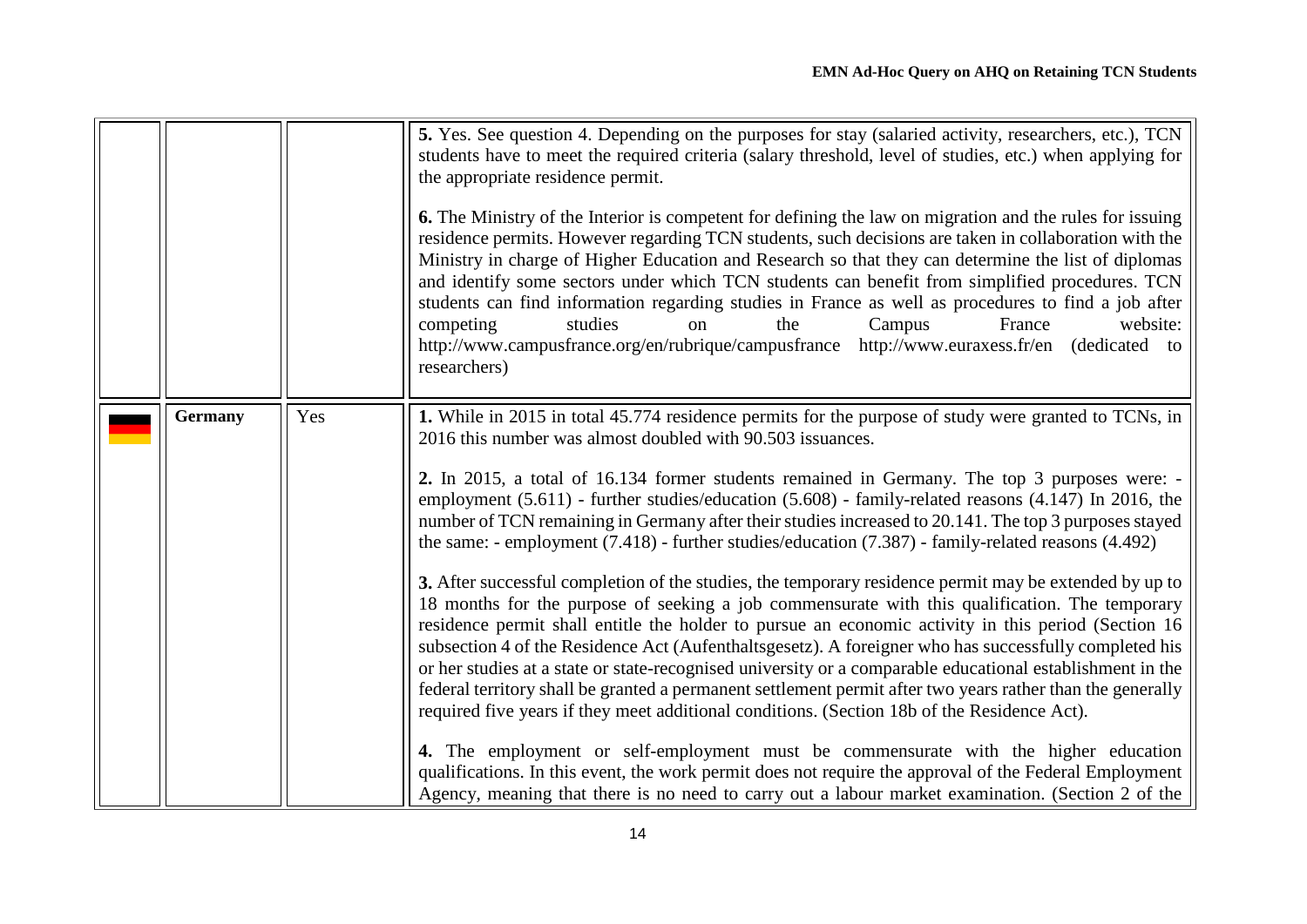<span id="page-14-0"></span>

|                |     | Ordinance on the Admission of Newly-Arrived Foreigners for the Purpose of Taking up Employment<br>(Beschäftigungsverordnung).<br>5. Extension of the temporary residence permit shall be subject to the same regulations as apply to<br>issuance. (Section 8 subsection 1 of the Residence Act).<br><b>6.</b> There are several initiatives which pursue the main objective of bringing international specialists to<br>Germany. They have an online presence but their printed brochures can be also found at fairs and<br>universities. German Academic Exchange Service (Deutscher Akademischer Austauschdienst -<br>DAAD): https://www.daad.de/deutschland/en/ DAAD is a private, federally funded and state-funded,<br>self-governing national agency of the institutions of higher education in Germany. article: Embarking<br>on your career after studying "Study in Germany - Land of ideas" campaign: https://www.study-<br>it in<br>Germany:<br>http://www.make-it-in-germany.com/en/for-qualified-<br>in.de/en/<br>Make<br>professionals/training-learning/study Make it in Germany is the official multilingual information portal<br>for international qualified professionals. The website is part of the governmental Qualified<br>Professionals Initiative of the Ministry for Economic Affairs and Energy, the Ministry of Labour and<br>Social Affairs and the Employment Agency in collaboration with the Foreign Office, the Ministry of<br>the Interior, the Ministry of Education and Research, the Office for Migration and Refugees as well as<br>several other institutions like DAAD, GIZ, Goethe Institute and the Association of Chambers of<br>Industry and Commerce. Article: Studying in Germany - And after? Federal Office for Migration and<br>für<br>und<br>(Bundesamt)<br>Migration<br>Flüchtlinge<br>Refugees<br>BAMF):<br>http://www.bamf.de/EN/Migration/Studieren/studieren-node.html brochure: Studying and Working in<br>Germany |
|----------------|-----|-----------------------------------------------------------------------------------------------------------------------------------------------------------------------------------------------------------------------------------------------------------------------------------------------------------------------------------------------------------------------------------------------------------------------------------------------------------------------------------------------------------------------------------------------------------------------------------------------------------------------------------------------------------------------------------------------------------------------------------------------------------------------------------------------------------------------------------------------------------------------------------------------------------------------------------------------------------------------------------------------------------------------------------------------------------------------------------------------------------------------------------------------------------------------------------------------------------------------------------------------------------------------------------------------------------------------------------------------------------------------------------------------------------------------------------------------------------------------------------------------------------------------------------------------------------------------------------------------------------------------------------------------------------------------------------------------------------------------------------------------------------------------------------------------------------------------------------------------------------------------------------------------------------------------------------------------------------------------------|
| <b>Hungary</b> | Yes | 1. In 2015 10574, in 2016 12272 TCNs were given residence permits for the purpose of study in<br>Hungary (including first permits and prolongations).<br>2. In 2015 319, in 2016 466 TCNs changed their immigration status from education and study to other<br>reasons for stay. The main purposes in both years were remunerated activities. We have no statistical<br>data on the completion of their studies, hence we do not know if these TCNs effectively completed their<br>studies or just finished them.                                                                                                                                                                                                                                                                                                                                                                                                                                                                                                                                                                                                                                                                                                                                                                                                                                                                                                                                                                                                                                                                                                                                                                                                                                                                                                                                                                                                                                                          |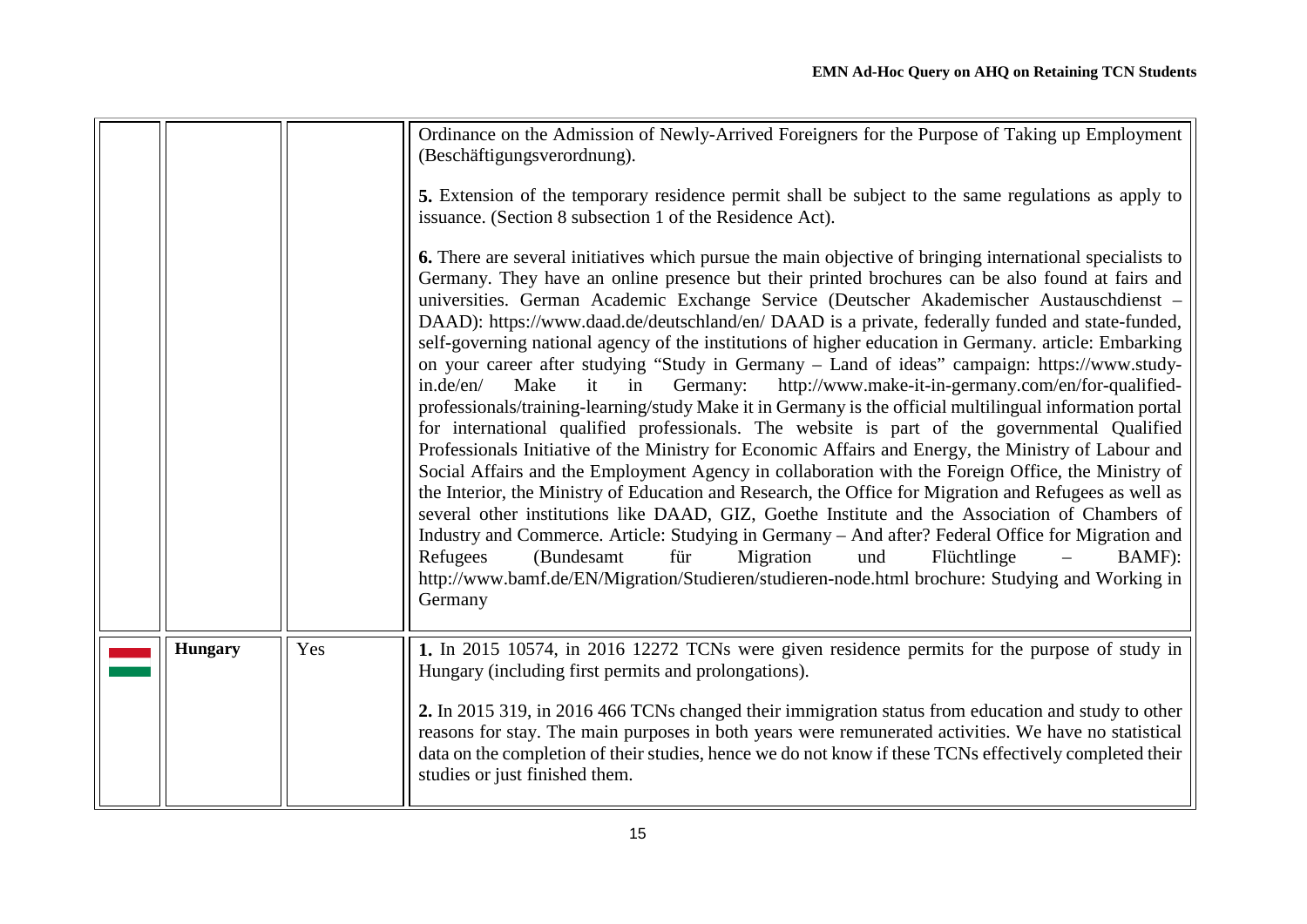|  | 3. According to the Hungarian law there are no special rules to encourage former TCN students to<br>remain in Hungary to enter the labour market. However, a residence permit for unspecified purposes<br>may be issued to a third-country national who plans to stay in the territory of Hungary for a reason other<br>than those specified in Articles 19–29 of Act II of 2007 on the Admission and Right of Residence of<br>Third-Country Nationals (such as family reunification, employment, gainful activity, pursuit of studies,<br>research, official visit, medical treatment, visit, volunteer activities), and fulfils the requirements for the<br>right of residence in Hungary in other respects (e.g. plans to attend a higher education institution other<br>than a state-recognized institution, or a foreign higher education institution authorised to operate in the<br>territory of Hungary, or for the purpose of language learning, etc.). The applicant shall fulfill<br>additionally all of the general conditions stated in the law in Subartical 1, Article 13 of Act II of 2007<br>on the Admission and Right of Residence of Third-Country Nationals. |
|--|-----------------------------------------------------------------------------------------------------------------------------------------------------------------------------------------------------------------------------------------------------------------------------------------------------------------------------------------------------------------------------------------------------------------------------------------------------------------------------------------------------------------------------------------------------------------------------------------------------------------------------------------------------------------------------------------------------------------------------------------------------------------------------------------------------------------------------------------------------------------------------------------------------------------------------------------------------------------------------------------------------------------------------------------------------------------------------------------------------------------------------------------------------------------------------------|
|  | 4. The access to the Hungarian labour market for TCN students who concluded their studies are the<br>same as other TCNs. The rules are laid down in Government Decree 445/2013 on the employment of<br>third-country nationals in Hungary.                                                                                                                                                                                                                                                                                                                                                                                                                                                                                                                                                                                                                                                                                                                                                                                                                                                                                                                                        |
|  | 5. The third country nationals are obliged to inform the immigration authority after finishing their<br>studies, and their residence permit for the purpose of studies shall be revoked. However, at least thirty<br>days before the validity of their residence permit ends, they have the right to submit application for<br>residence permit for other purposes mentioned in the law. Regardless of the type of purpose of the<br>residence permit, during the submission TCNs shall prove that they would like to stay in Hungary for<br>the submitted purpose. TCNs willing to stay in Hungary for the purpose of employment shall submit<br>application for residence permit for the purpose of employment. Those, who would like to be an<br>entrepreneur, shall submit application for residence permit for the purpose of gainful activity. The<br>immigration authority has the right of inspection to check if TCNs use their residence permit for the<br>permitted purpose or not.                                                                                                                                                                                    |
|  | 6. The Ministry for National Economy, the Ministry of Human Capacities and the Ministry of Interior<br>are mainly responsible for facilitating the retention of TCN students. A project is planned - financed by<br>the Asylum, Migration and Integration Fund (AMIF) - which aims at facilitating the integration of TCN<br>students into the Hungarian labour market. The project is expected to launch in the second half of 2017.                                                                                                                                                                                                                                                                                                                                                                                                                                                                                                                                                                                                                                                                                                                                             |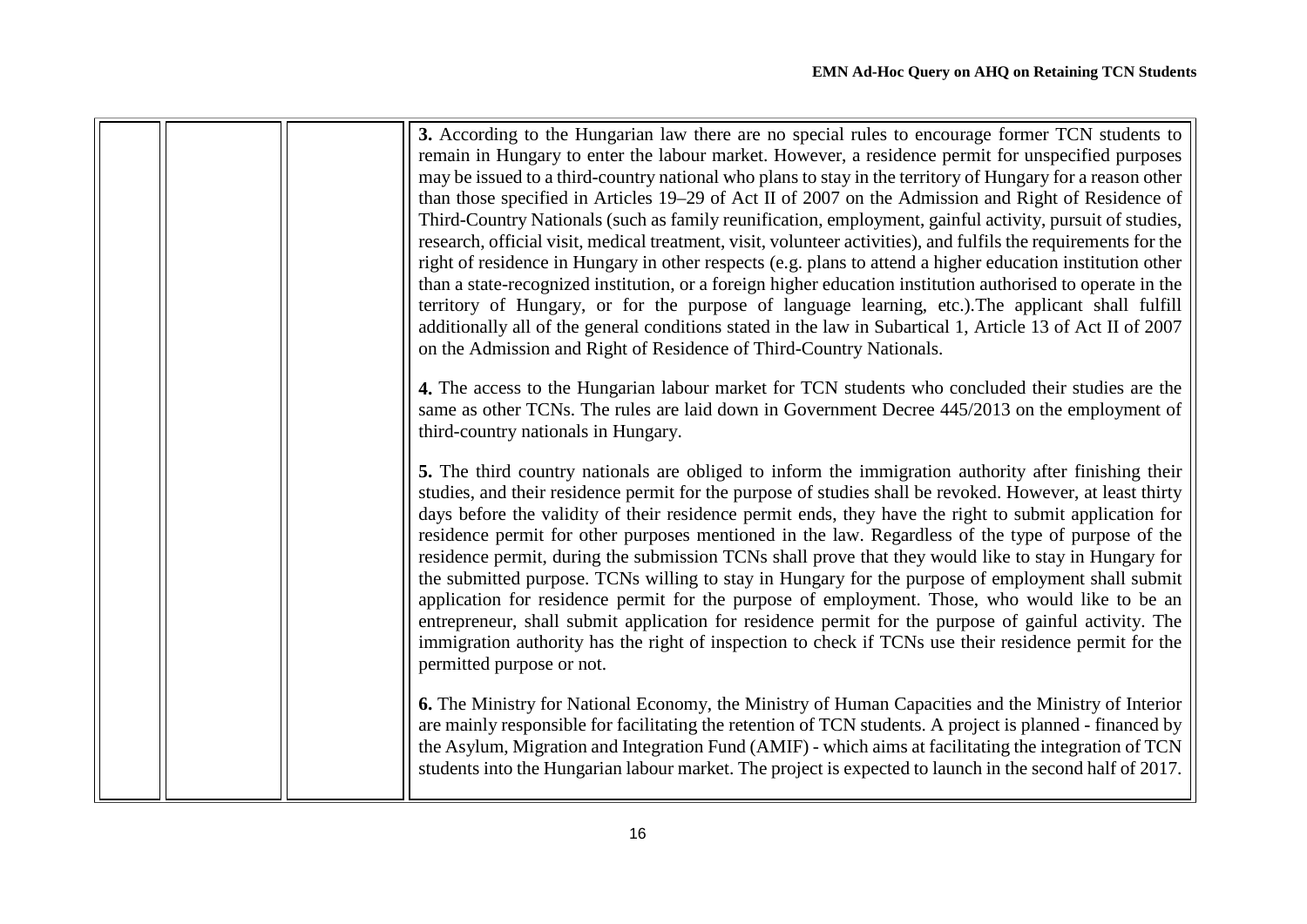<span id="page-16-0"></span>

| <b>Ireland</b> | Yes | 1. Data not available.                                                                                                                                                                                                                                                                                                                                                                                                                                                                                                                                                                                                                                                                                                                                                                                                                                                                                                                                                                                                                                                                                                                                                                                                                                                                                                                                                                                                                                                                                                                                                                                                                                                                                                                                                                                                                                                                                                                                                                                                                                                                                                                                                                                                                                                                                                                                                  |
|----------------|-----|-------------------------------------------------------------------------------------------------------------------------------------------------------------------------------------------------------------------------------------------------------------------------------------------------------------------------------------------------------------------------------------------------------------------------------------------------------------------------------------------------------------------------------------------------------------------------------------------------------------------------------------------------------------------------------------------------------------------------------------------------------------------------------------------------------------------------------------------------------------------------------------------------------------------------------------------------------------------------------------------------------------------------------------------------------------------------------------------------------------------------------------------------------------------------------------------------------------------------------------------------------------------------------------------------------------------------------------------------------------------------------------------------------------------------------------------------------------------------------------------------------------------------------------------------------------------------------------------------------------------------------------------------------------------------------------------------------------------------------------------------------------------------------------------------------------------------------------------------------------------------------------------------------------------------------------------------------------------------------------------------------------------------------------------------------------------------------------------------------------------------------------------------------------------------------------------------------------------------------------------------------------------------------------------------------------------------------------------------------------------------|
|                |     | 2. Data not available.                                                                                                                                                                                                                                                                                                                                                                                                                                                                                                                                                                                                                                                                                                                                                                                                                                                                                                                                                                                                                                                                                                                                                                                                                                                                                                                                                                                                                                                                                                                                                                                                                                                                                                                                                                                                                                                                                                                                                                                                                                                                                                                                                                                                                                                                                                                                                  |
|                |     | 3. Yes. The Third Level Graduate Scheme is intended to allow non-EEA national graduates to continue<br>to access a work concession entitlement while remaining in Ireland to seek employment and to apply<br>for an employment permit. The conditions of the Graduate Scheme are that graduates with an honours<br>bachelors degree can work for up to 40 hours per week for 12 months and graduates with an ordinary<br>level bachelors degree can work for up to 40 hours per week for 6 months upon receipt of their final<br>college exams. On 1 June 2017 a revised Third Level Graduate Programme was announced which will<br>apply to the graduating classes of 2017. Qualifying persons under this Scheme may work full time in<br>accordance with the law for the duration of their residence permission under the Scheme. These new<br>rules will not apply to a person who graduated prior to 1 January 2017. Third Level Graduate<br>Programme will be open to graduates at Level 8 or above of the National Framework of Qualifications<br>- i.e. with an honours level bachelors degree, or above, awarded by a recognised Irish awarding body.<br>Graduates at Level 8 can avail of a period of residence in the State of up to 12 months or such shorter<br>period which would bring their overall time spent in the State as both a student and on this Scheme to<br>a total limit of 7 years. Graduates at Level 9 (postgraduate qualifications) can avail of a period of up to<br>24 months residence permission or such shorter period that would bring the limit of their total time in<br>the State (as a student and on this scheme) to a total of 8 years. This residence permission will be granted<br>for 12 months initially. It will be renewed for a further 12 months (subject to the 8 year limit) when the<br>graduate satisfies the immigration authorities that s/he has taken appropriate steps to access suitable<br>employment at a graduate level. Transitional arrangements will apply for graduates at Level 7 of the<br>National Framework of Qualifications - i.e. with ordinary level bachelors degrees - who could avail of<br>a 6 month residence permission under the previous scheme. The Stamp 1G immigration stamp for<br>graduates on the Third Level Graduate Scheme was introduced from 1 February 2016. Previously |
|                |     | beneficiaries of the Graduate Scheme held an Immigration Stamp 2 like other non-EEA students. The                                                                                                                                                                                                                                                                                                                                                                                                                                                                                                                                                                                                                                                                                                                                                                                                                                                                                                                                                                                                                                                                                                                                                                                                                                                                                                                                                                                                                                                                                                                                                                                                                                                                                                                                                                                                                                                                                                                                                                                                                                                                                                                                                                                                                                                                       |
|                |     | Stamp 1G was introduced for the purpose of clarity, to help employers to differentiate graduates from                                                                                                                                                                                                                                                                                                                                                                                                                                                                                                                                                                                                                                                                                                                                                                                                                                                                                                                                                                                                                                                                                                                                                                                                                                                                                                                                                                                                                                                                                                                                                                                                                                                                                                                                                                                                                                                                                                                                                                                                                                                                                                                                                                                                                                                                   |
|                |     | other non-EEA students, as beneficiaries of the Graduate Scheme have different work concession                                                                                                                                                                                                                                                                                                                                                                                                                                                                                                                                                                                                                                                                                                                                                                                                                                                                                                                                                                                                                                                                                                                                                                                                                                                                                                                                                                                                                                                                                                                                                                                                                                                                                                                                                                                                                                                                                                                                                                                                                                                                                                                                                                                                                                                                          |
|                |     | entitlements. After the expiry of the Graduate Programme, non-EEA graduates need to have obtained                                                                                                                                                                                                                                                                                                                                                                                                                                                                                                                                                                                                                                                                                                                                                                                                                                                                                                                                                                                                                                                                                                                                                                                                                                                                                                                                                                                                                                                                                                                                                                                                                                                                                                                                                                                                                                                                                                                                                                                                                                                                                                                                                                                                                                                                       |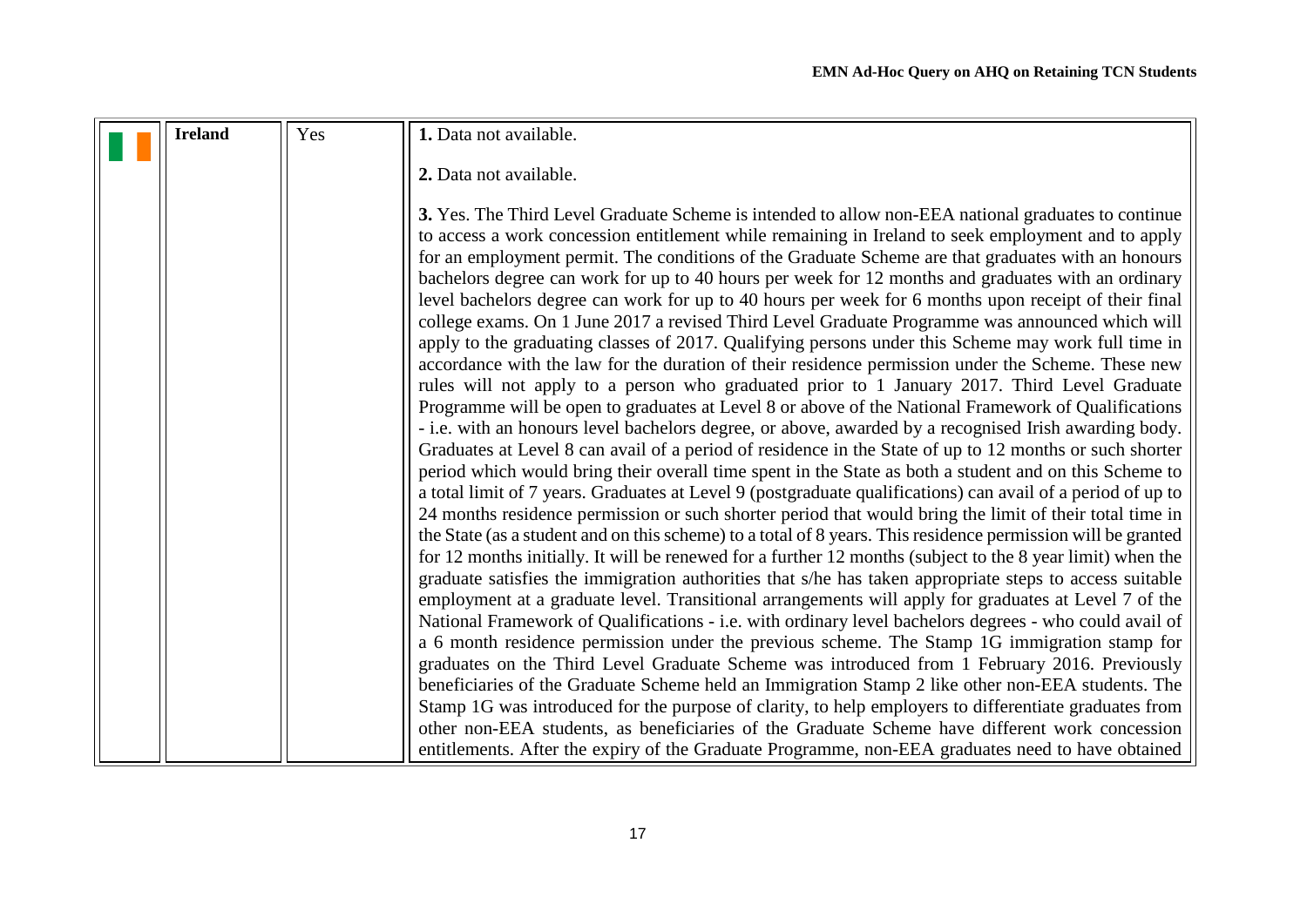<span id="page-17-0"></span>

|              |     | Graduate Scheme, students need to have obtained an employment permit in line with the usual<br>employment permit conditions. There are no specific labour market restrictions applicable to former                                                                                                                    |
|--------------|-----|-----------------------------------------------------------------------------------------------------------------------------------------------------------------------------------------------------------------------------------------------------------------------------------------------------------------------|
|              |     | non-EEA national students.                                                                                                                                                                                                                                                                                            |
|              |     | 5. All third-country nationals are required to show that they meet the conditions of the relevant<br>immigration scheme (e.g. via having an employment permit or other authorisation to work) when<br>registering for a residence permit. This applies to first time registrations and at renewal stage.              |
|              |     | 6. There are a number of relevant institutions. Policy regarding international students is the<br>responsibility of the Department of Education and Skills. On 7 October 2016, the Minister for Education<br>and Skills published the International Education Strategy for Ireland 2016 - 2020. Immigration rules     |
|              |     | regarding non-EEA national students, including the Graduate Programme, are the responsibility of the<br>Department of Justice and Equality - Irish Naturalisation and Immigration Service. The implementation<br>of reforms to the student immigration sector is interlinked with the objectives of the International |
|              |     | Strategy 2016 - 2020. The Departments of Education and Skills and Justice and Equality have worked<br>closely on a reform agenda aimed at ensuring that the international education sector operates to a set of                                                                                                       |
|              |     | agreed standards, including in student protection and in immigration compliance. Labour market policy<br>regarding non-EEA nationals and the employment permit schemes are the responsibility of the                                                                                                                  |
|              |     | Department of Jobs, Enterprise and Innovation.                                                                                                                                                                                                                                                                        |
| <b>Italy</b> | Yes | 1. Italy granted 22.870 residence permits for the purpose of study in 2015, and 17.399 in 2016.                                                                                                                                                                                                                       |
|              |     | 2. The authorization to extend the stay of TCN students after the completion of studies in order to search<br>or hire a job is not automatic. Indeed, the number of TCN students who can legally remain in Italy after                                                                                                |
|              |     | the completion of studies is annually prescribed by the government through the so-called "flow decree",<br>by which the government defines and sets out the share of non-EU citizens allowed getting in Italy for                                                                                                     |
|              |     | study or work reasons. Starting by saying that TCN students who have completed their studies may<br>request the conversion of their residence permit only in the case of non-seasonal employment or self-                                                                                                             |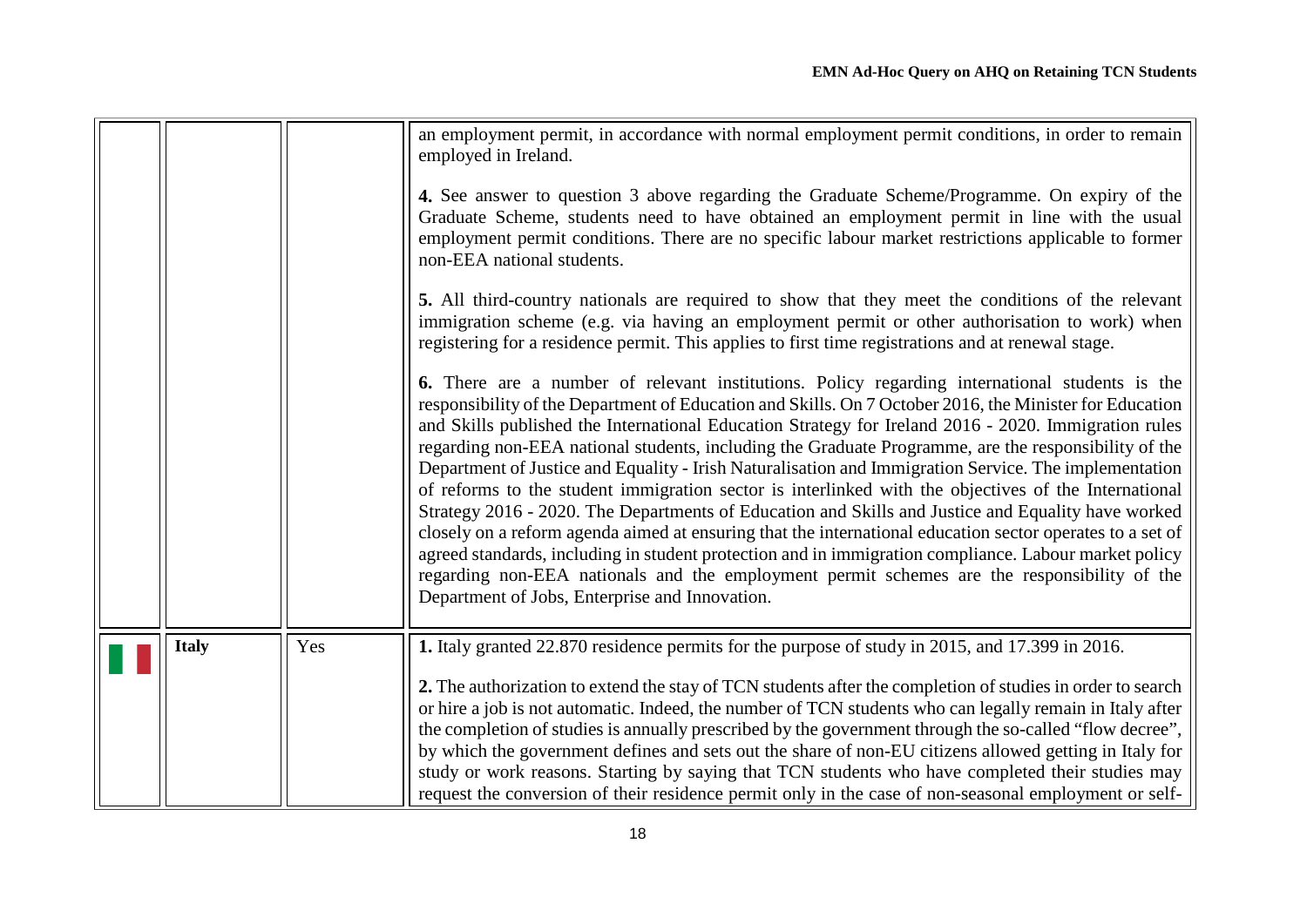|  | employment, we state below the annual "shares" set for the 2015 and 2016: Year 2015: foreseen the<br>conversion of 7.050 residence permits for study purposes into residence permits for self-employment<br>or non-seasonal employment work (in particular, 6.000 into residence permits for non-seasonal<br>employment work reasons and 1.050 into residence permits for self-employment work reasons). Year<br>2016: foreseen the conversion of 8.000 residence permits for study purposes into residence permits for<br>self-employment or non-seasonal employment work (in particular, 6.500 into residence permits for non-<br>seasonal employment work and 1.500 into residence permits for self-employment work).                                                                                                                                                     |
|--|------------------------------------------------------------------------------------------------------------------------------------------------------------------------------------------------------------------------------------------------------------------------------------------------------------------------------------------------------------------------------------------------------------------------------------------------------------------------------------------------------------------------------------------------------------------------------------------------------------------------------------------------------------------------------------------------------------------------------------------------------------------------------------------------------------------------------------------------------------------------------|
|  | 3. As part of special incentives to encourage TCN students to remain and enter Italian labour market,<br>Italy contemplates the possibility to easily transform, residence permits granted for study purposes into<br>residence permits for self-employment or non-seasonal employment work, with due respect for the<br>conversation shares defined by the annual flow decree.                                                                                                                                                                                                                                                                                                                                                                                                                                                                                              |
|  | 4. TCN students do not have unconditional access to the labour market after concluding their studies.<br>Indeed, the possibility for TCN students to remain in Italy depends on the conversion shares,<br>contemplated by the annual flow decree, from residence permits for study purposes into residence<br>permits for non-seasonal employment and self-employment work reasons. We point out that the<br>conversion concerns only non-seasonal employment and self-employment work. Furthermore, Italy has<br>reserved to Italian citizens all activities concerning the field of public administration, involving the<br>exercise of public powers or attentive to the protection of national interest, as well as all functions<br>involving the elaboration, decision and execution of authorizations, coercive measures, legitimacy and<br>merit control activities. |
|  | 5. The renewal of the residence permit for work reasons, obtained after the conversion of residence<br>permits for study purposes, requires the check that the TNC citizen, at the time of the renewal request,<br>is really/still carrying on the activity.                                                                                                                                                                                                                                                                                                                                                                                                                                                                                                                                                                                                                 |
|  | 6. The institutions responsible for facilitating the retention of TCN students are Italian Ministry of<br>Interior and Italian Ministry of Labour, which are responsible for the definition of flow decree's<br>contents and resident permits' conversion rates.                                                                                                                                                                                                                                                                                                                                                                                                                                                                                                                                                                                                             |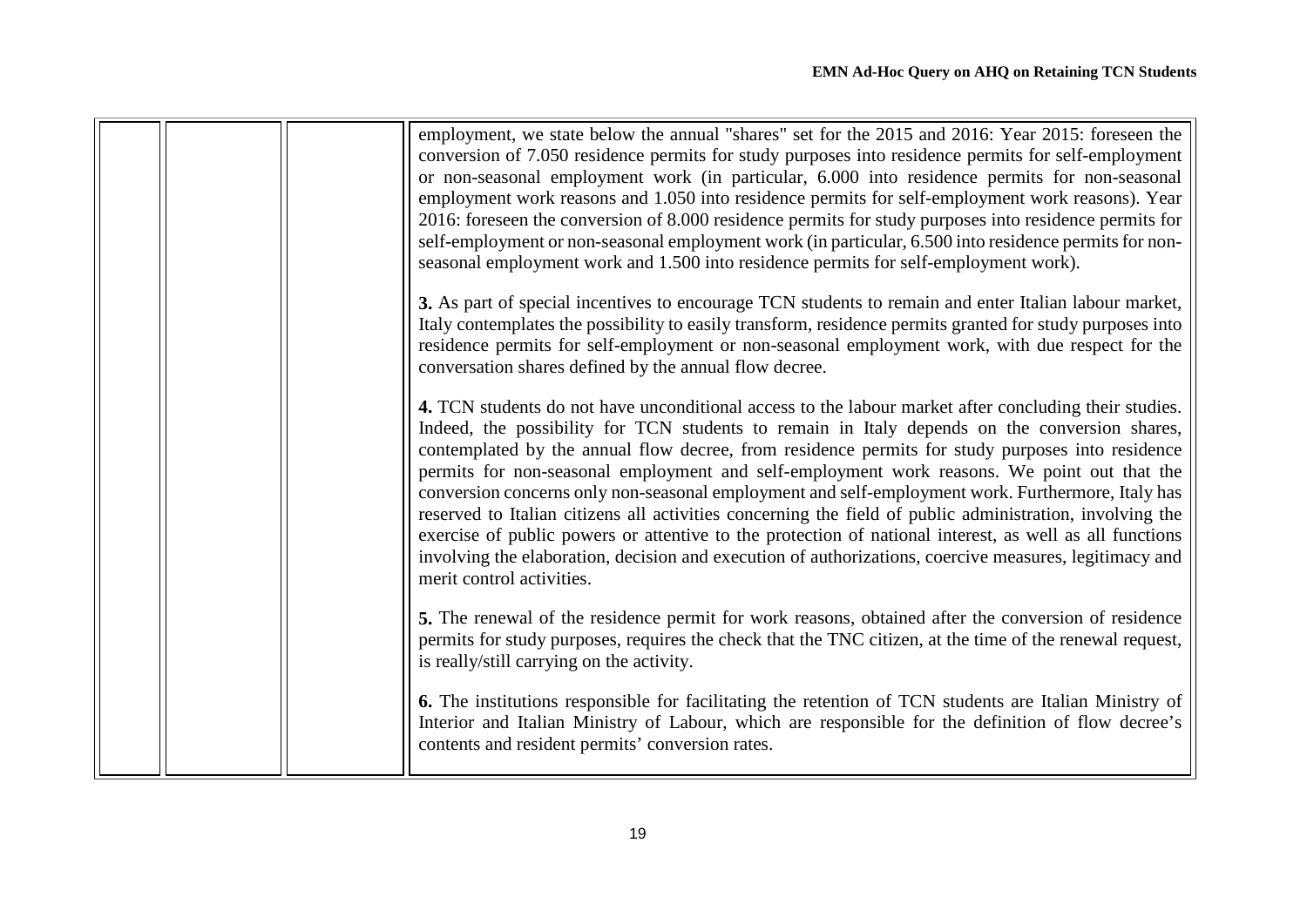<span id="page-19-1"></span><span id="page-19-0"></span>

| Latvia    | Yes                                                                                                                                      | 1. $2015 - 1106$ , $2016 - 1251$ (first-time issued permits).                                                                                                                                                                                                                                                                                                                                                                                                                                                                                                                                                                                                                                                |  |  |
|-----------|------------------------------------------------------------------------------------------------------------------------------------------|--------------------------------------------------------------------------------------------------------------------------------------------------------------------------------------------------------------------------------------------------------------------------------------------------------------------------------------------------------------------------------------------------------------------------------------------------------------------------------------------------------------------------------------------------------------------------------------------------------------------------------------------------------------------------------------------------------------|--|--|
|           | 2. $2015 - 97$ (49 – family reunification, 37 – remunerated activities, 14 – other reasons). Data for year<br>2016 is not available yet. |                                                                                                                                                                                                                                                                                                                                                                                                                                                                                                                                                                                                                                                                                                              |  |  |
|           |                                                                                                                                          | 3. Students who have graduated from the educational establishment are entitled to change their<br>immigration status without leaving a territory of Latvia. After completion of studies it is possible to<br>obtain a temporary residence permit for 6 months for job seeking purpose.                                                                                                                                                                                                                                                                                                                                                                                                                       |  |  |
|           |                                                                                                                                          | 4. No special procedure is applied in case of former TCN students, they do not have unconditional<br>access to labour market.                                                                                                                                                                                                                                                                                                                                                                                                                                                                                                                                                                                |  |  |
|           |                                                                                                                                          | 5. Yes, the residence permit shall be used for the main purpose by fulfilling some criteria stipulated in<br>the Immigration Law. For self-employed persons and persons, involved in the business activities, the<br>certain amount of tax payments into the state budget shall be paid. All tax payments shall be carried out<br>also in case of work agreement.                                                                                                                                                                                                                                                                                                                                            |  |  |
|           |                                                                                                                                          | 6. There is no state institution that would be directly responsible for the retention of TCN students<br>however several institutions are carrying out some activities in this regard, e.g., Ministry of Education<br>and Science, Ministry of Economics, Ministry of the Interior (Office of Citizenship and Migration<br>Affairs). Educational establishments are advocating the interests of students to stay in the country. Some<br>amendments to the Immigration Law have been adopted, providing that students have unconditional<br>access to labour market during their last study year in master or doctoral programmes and 6 months<br>permit after graduation is another measure in this regard. |  |  |
| Lithuania | Yes                                                                                                                                      | 1. Residence permits issued for the purpose of studies: 2015 - 1983 temporary residence permits 2016<br>- 2439 temporary residence permits                                                                                                                                                                                                                                                                                                                                                                                                                                                                                                                                                                   |  |  |
|           |                                                                                                                                          | 2. Lithuania does not collect precise statistical data. It can be estimated from the Foreigners' register<br>how many temporary residence permits were issued for the period of 6 months or shorter because these<br>are mainly issued to students who have completed their education in Lithuanian. 2015 - 284 2016 - 484                                                                                                                                                                                                                                                                                                                                                                                   |  |  |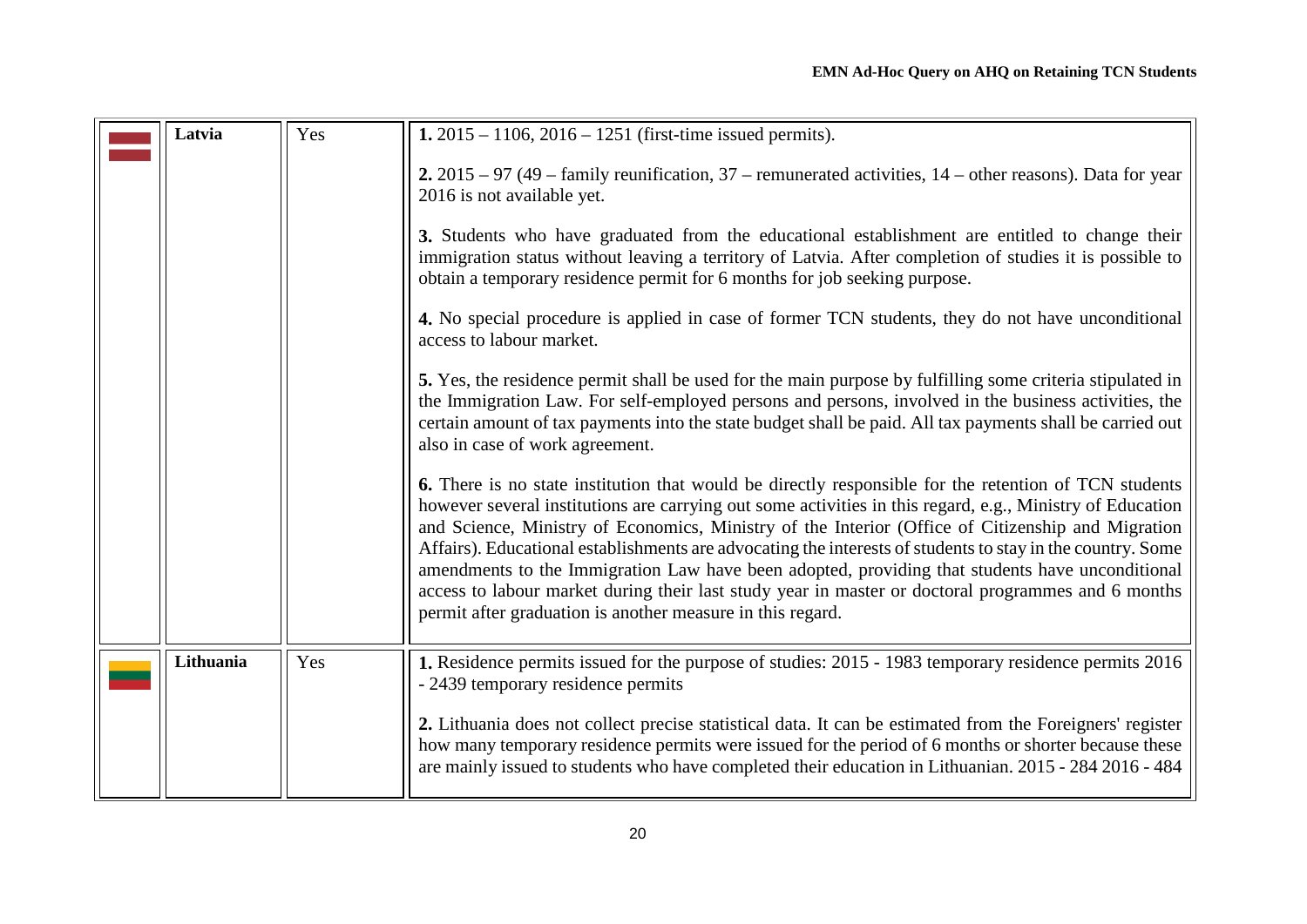<span id="page-20-0"></span>

|            |     | 3. The Law foresees a possibility for students to apply for the renewal of the temporary residence permit<br>for additional 6 months in the last study year. During this period the students can look and apply for<br>employment and if successful can request the temporary residence permit on the ground of work.<br>Students who have completed their education in Lithuania do not need to prove that they possess one<br>year qualification in the job there are applying. All other foreigners have to prove their professional<br>qualification.                                                                                                                                                                                              |
|------------|-----|--------------------------------------------------------------------------------------------------------------------------------------------------------------------------------------------------------------------------------------------------------------------------------------------------------------------------------------------------------------------------------------------------------------------------------------------------------------------------------------------------------------------------------------------------------------------------------------------------------------------------------------------------------------------------------------------------------------------------------------------------------|
|            |     | 4. They have unconditional access to labour market. They are exempt from the assessment of needs of<br>the Lithuanian labour market and are be able to commence employment immediately.                                                                                                                                                                                                                                                                                                                                                                                                                                                                                                                                                                |
|            |     | 5. Yes, in case of employment a work contract needs to be submitted. In case of legal activity (starting<br>a company) a company needs to be operation at least for 6 months before applying for the residence<br>permit.                                                                                                                                                                                                                                                                                                                                                                                                                                                                                                                              |
|            |     | 6. Ministry of the Interior is responsible for migration policy and Migration department is responsible<br>for issuance of residence permits. Ministry of Economy is responsible inter alia for the development of<br>human resources policies.                                                                                                                                                                                                                                                                                                                                                                                                                                                                                                        |
| Luxembourg | Yes | 1. During 2015 the Luxembourgish authorities delivered 217 first student residence permits of more<br>than 3 months and during 2016, 208. In total, the Luxembourgish authorities issued 414 student resident<br>permits (first issuances and renewals) in 2015 and 381 during 2016.                                                                                                                                                                                                                                                                                                                                                                                                                                                                   |
|            |     | 2. Before the amendment of the law in 2017 (se answer question3) Article 59 of the amended law of 29<br>August 2008 on free movement of persons and immigration establishes that an authorisation of stay for<br>salaried worker valid for a maximum duration of two years. This authorization was non-renewable and<br>could only be issued to a third-country national, who: 1) had successfully accomplished a formation<br>cycle that allows the individual to obtain a higher education diploma in Luxembourg; and 2) wishes to<br>complete, his/her academic training with a first professional experience, with the perspective to return<br>to his/her country of origin, which serves the economic interests of the Grand-Duchy of Luxembourg |
|            |     | and his/her country of origin. This salaried activity that the third-country national wants to do must be<br>directly related with his/her academic training and the applicant must have to have a working contract                                                                                                                                                                                                                                                                                                                                                                                                                                                                                                                                    |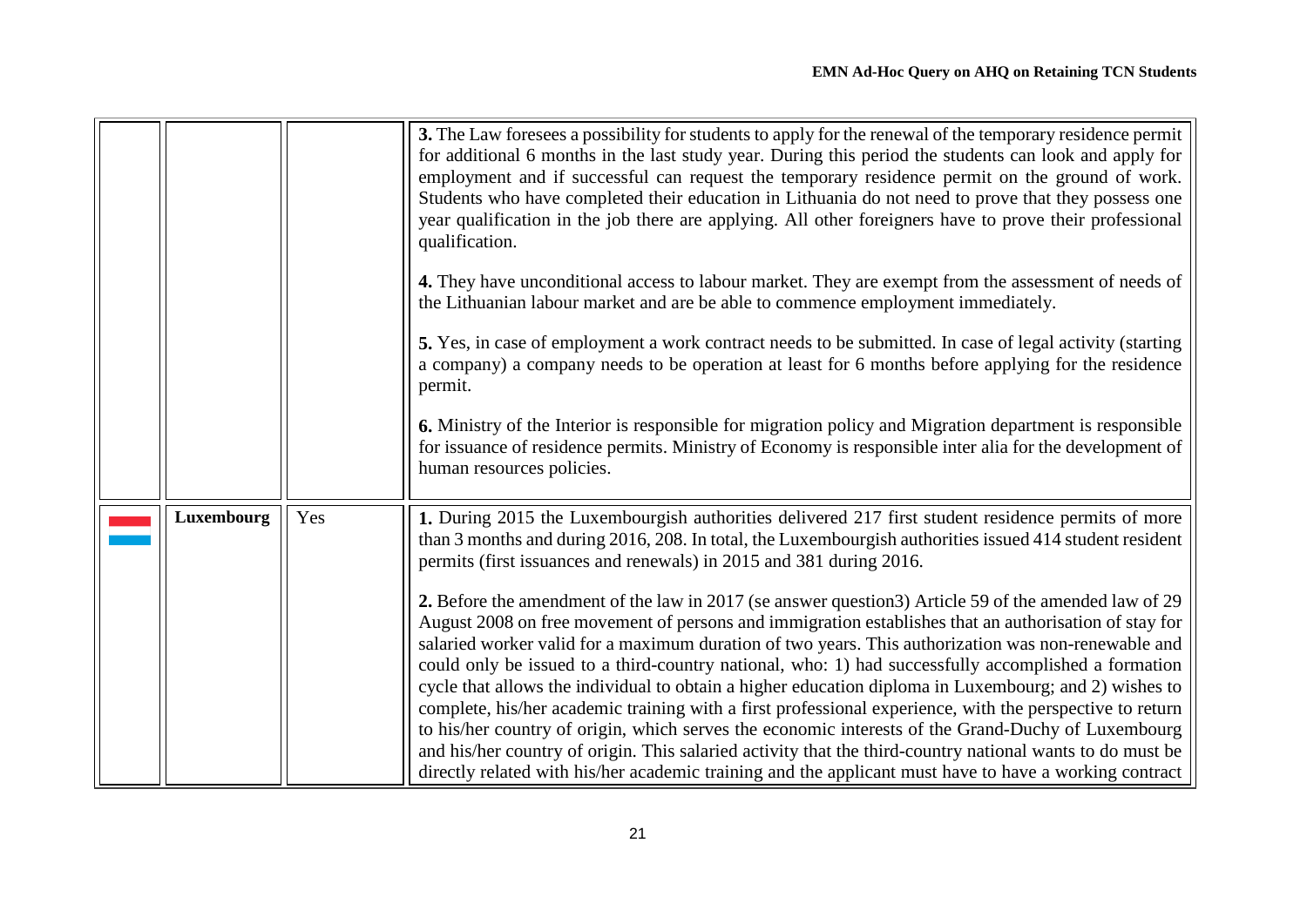|  | In 2015, 45 residence permits (renewals included) were issued in application of article 59. The number<br>was of 56 in 2016.                                                                                                                                                                                                                                                                                                                                                                                                                                                                                                                                                                                                                                                                                                                                                                                                                                                                                                                                                                                                                                                                                                                                                                                                                                                                                                                                                                                                                                                                                                                                                                                                                                                                                                                                                                                                                                                                                                                             |
|--|----------------------------------------------------------------------------------------------------------------------------------------------------------------------------------------------------------------------------------------------------------------------------------------------------------------------------------------------------------------------------------------------------------------------------------------------------------------------------------------------------------------------------------------------------------------------------------------------------------------------------------------------------------------------------------------------------------------------------------------------------------------------------------------------------------------------------------------------------------------------------------------------------------------------------------------------------------------------------------------------------------------------------------------------------------------------------------------------------------------------------------------------------------------------------------------------------------------------------------------------------------------------------------------------------------------------------------------------------------------------------------------------------------------------------------------------------------------------------------------------------------------------------------------------------------------------------------------------------------------------------------------------------------------------------------------------------------------------------------------------------------------------------------------------------------------------------------------------------------------------------------------------------------------------------------------------------------------------------------------------------------------------------------------------------------|
|  | 3. Yes. The amended law of 29 August 2008 on free movement of persons and immigration was recently<br>modified in order to simplify the possibility that former TCN remain in Luxembourg after the<br>conclusion of the studies. One of the principal amendments is to allow the TCN students to apply as<br>salaried workers or independent workers without leaving the territory and to integrate the labour market<br>on a permanent basis. Before the amendment, the law allowed a first professional experience for a<br>maximum of 2 years within a simplified procedure (not subject to the labour market test). After this<br>period, the residence permit could not be renewed so the former student had to leave the country. Article<br>59 of the amended law of 29 August 2008 on free movement of persons and immigration as modified<br>by article II.27 of the law of 8 March 2017, establishes that an authorisation of stay for salaried worker<br>or for independent worker can be granted to the third-country national who fulfils the following<br>conditions: 1. He has successfully approved in the Grand Duchy of Luxembourg the last year of former<br>education of a higher education diploma or university cycle of a minimum duration of 5 years, or he<br>has approved his/her dissertation of doctoral thesis based on research work done in the Grand Duchy<br>of Luxembourg. 2. S/he fulfils the conditions established by article $42$ (1) points 1 to 4 (1. Must pass<br>the labour market test; 2. The economic activity serves the economic interests of Luxembourg; 3. The<br>applicant has the required professional qualifications and 4. The applicant has a work contract of a<br>position that was declared vacant at the Agency for the Development of Employment) for a salaried<br>worker authorisation of stay or the conditions laid down by article 51 for an independent worker; 3. The<br>salaried activity the applicant foresees to exercise is related to the academic formation s/he has received. |
|  | 4. Former TCN students as any third country national do not have access to positions in the Public<br>sector. In accordance with article 59 (2) (see above) they have to pass the labour market test (article L.<br>622-4 (4) of the Labour Code) and the first salaried worker residence permit is issued for a maximum<br>duration of one year (article 43 (1) paragraph 1)) and during this period it is limited to a single sector<br>and a single profession (article $43(2)$ ). After the residence permit is renewed it is not limited to a single<br>sector (article $43(5)$ ).<br>5. The residence permit is issued under the conditions laid down by article 59 (2). As it is mentioned in<br>article 59 (2) 3 the salaried activity has to be related to the academic training the TCN has received. In                                                                                                                                                                                                                                                                                                                                                                                                                                                                                                                                                                                                                                                                                                                                                                                                                                                                                                                                                                                                                                                                                                                                                                                                                                       |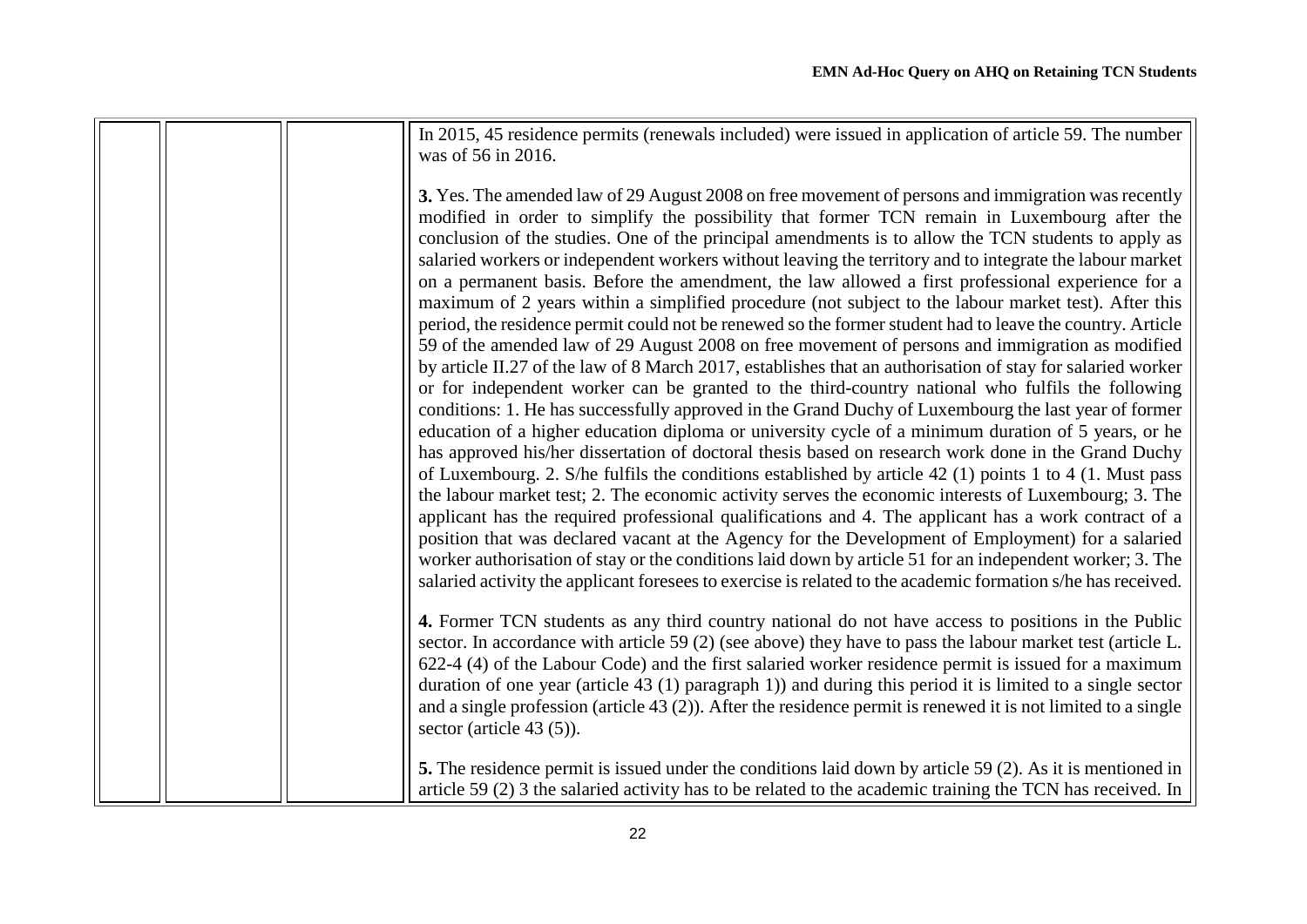<span id="page-22-0"></span>

|                    |     | $52(2)$ .<br>6. N/A.                                                                                                                                        |                                                                                    | accordance with article 133 (1) the Minister in charge of Immigration can order controls to verify if the<br>conditions for granting the residence permit are still being fulfilled. If the authorities find out that the<br>residence permit is being misused or that the TCN does not fulfil the conditions for granting the<br>residence permit, it will be revoked or not renewed (article 101 (1) in regards with articles 43 (4) and |
|--------------------|-----|-------------------------------------------------------------------------------------------------------------------------------------------------------------|------------------------------------------------------------------------------------|--------------------------------------------------------------------------------------------------------------------------------------------------------------------------------------------------------------------------------------------------------------------------------------------------------------------------------------------------------------------------------------------------------------------------------------------|
| <b>Netherlands</b> | Yes |                                                                                                                                                             |                                                                                    |                                                                                                                                                                                                                                                                                                                                                                                                                                            |
|                    |     | What type                                                                                                                                                   | 2016                                                                               | 2017, first 4 months                                                                                                                                                                                                                                                                                                                                                                                                                       |
|                    |     | <b>VVR TEV</b>                                                                                                                                              | 2020                                                                               | 530                                                                                                                                                                                                                                                                                                                                                                                                                                        |
|                    |     | <b>VVR</b> Extension                                                                                                                                        | 1790                                                                               | 530                                                                                                                                                                                                                                                                                                                                                                                                                                        |
|                    |     | <b>VVR Change Constraint</b>                                                                                                                                | 470                                                                                | 100                                                                                                                                                                                                                                                                                                                                                                                                                                        |
|                    |     | <b>VVR</b> without MVV                                                                                                                                      | 510                                                                                | 170                                                                                                                                                                                                                                                                                                                                                                                                                                        |
|                    |     | <b>Total</b>                                                                                                                                                | 4780                                                                               | 1330                                                                                                                                                                                                                                                                                                                                                                                                                                       |
|                    |     | Source: INDiGO/METiS, rounded off on 10<br>$VVR = Regular Residence \text{Permits}$<br>$TEV =$ Admission and Stay<br>$MVV =$ Authorization Provisional Stay |                                                                                    |                                                                                                                                                                                                                                                                                                                                                                                                                                            |
|                    |     | 2. No data available                                                                                                                                        |                                                                                    |                                                                                                                                                                                                                                                                                                                                                                                                                                            |
|                    |     |                                                                                                                                                             | alongside their research project. For other work an employment permit is required. | 3. TNC researchers are allowed to teach if that is part of their job, and they are allowed to work as a self-employed                                                                                                                                                                                                                                                                                                                      |
|                    |     |                                                                                                                                                             | finds a job as highly skilled worker, he is entitled to a new residence permit.    | 4. After finishing a research project the researcher has the right to stay in the Netherlands to look for another job<br>during one year. During this year he is free on the labour market but he is not entitled to social assistance. If he                                                                                                                                                                                              |
|                    |     | 5. There is no broader definition of family members.                                                                                                        |                                                                                    |                                                                                                                                                                                                                                                                                                                                                                                                                                            |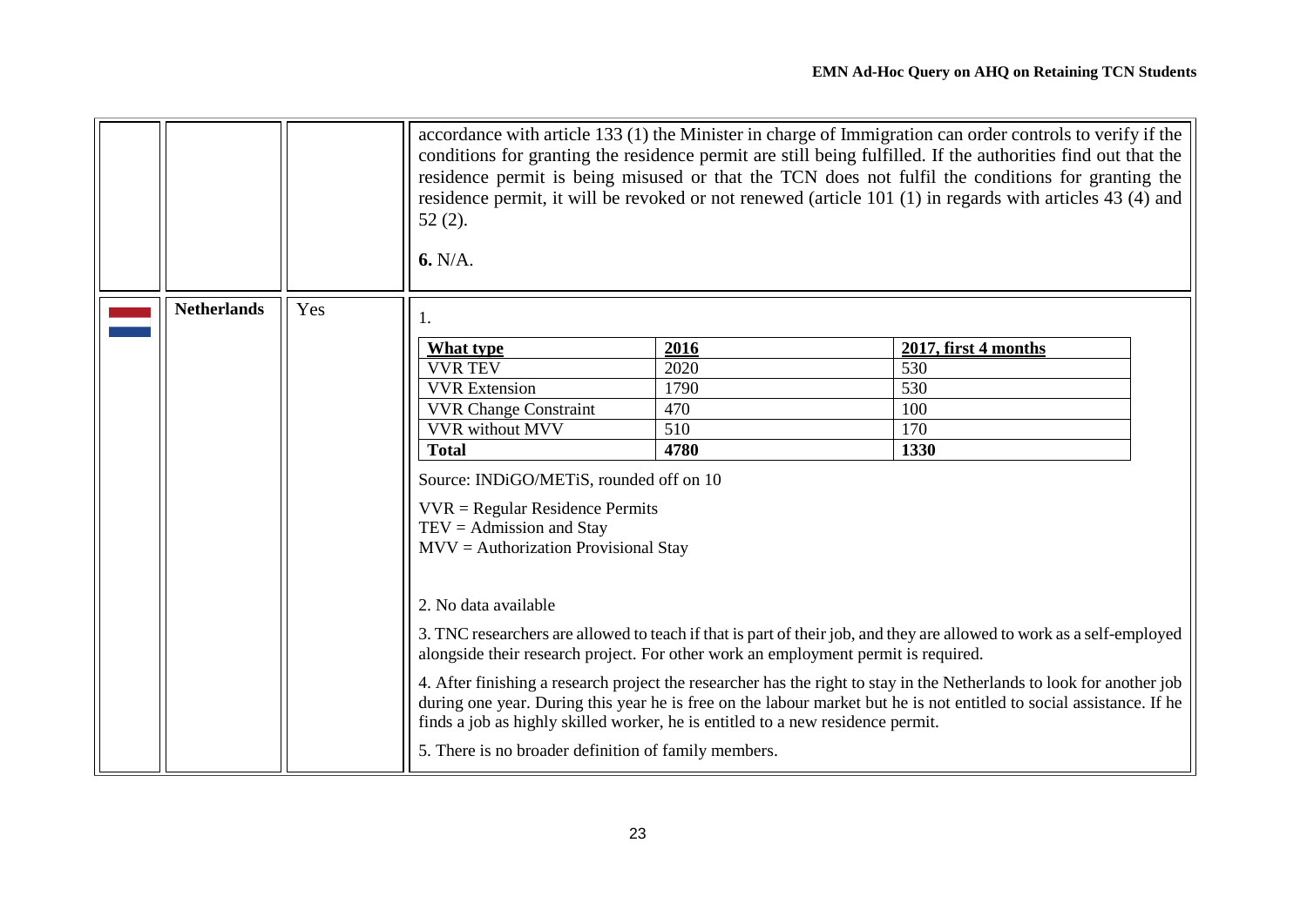<span id="page-23-1"></span><span id="page-23-0"></span>

|           |                                  |     | In practise almost all family members can use a fast track admission procedure. The TCN researcher must have<br>an approved sponsor who apply for a residence permit on behalf of him. Because of this approved sponsorship<br>the application procedure is very easy and fast (in general the Immigration and naturalisation Service will take a<br>decision within 14 days). When family members apply at the same time as the TNC researcher, they can also use<br>this very fast procedure.<br>6. Contrary to labour migrants family members of TCN researchers have free access to the labour market.                                                                                                                                                                                                                                                                                                                                                                                                                                                                                                                                                                                                                                                                                                          |
|-----------|----------------------------------|-----|---------------------------------------------------------------------------------------------------------------------------------------------------------------------------------------------------------------------------------------------------------------------------------------------------------------------------------------------------------------------------------------------------------------------------------------------------------------------------------------------------------------------------------------------------------------------------------------------------------------------------------------------------------------------------------------------------------------------------------------------------------------------------------------------------------------------------------------------------------------------------------------------------------------------------------------------------------------------------------------------------------------------------------------------------------------------------------------------------------------------------------------------------------------------------------------------------------------------------------------------------------------------------------------------------------------------|
| $\bullet$ | Portugal                         | Yes | <b>1.</b> Portugal granted 5262 residence permits in 2015 and 20165, as follows: $2015 - 2.277$ 2016 - 2.985<br>2. The information and data disaggregation not available.<br>3. Yes. Cf. Article 91 no. 3 of Act 23/2007 of July 4 ("Foreigners' Act"), residence permits for study<br>purposes in a higher education establishment may be exceptionally granted even if the TCN does not<br>hold a valid visa, providing that he/she has legally entered and has legally stayed in Portugal and meets<br>all the other requirements.<br>4. There are no restrictions. TCNs may even work while studying, preventing that work is not their<br>main occupation and with SEF's authorization. The law also previews that higher education students<br>may stay in the Portuguese Territory for one year after completing their studies to find employment<br>(See Articles 97 no. 2 and 122 no. 1 o) and p) of Act 23/2007 of July 4 ("Foreigners' Act").<br>5. No.<br><b>6.</b> TCN students' retention is previewed in Act 23/2007 of July 4 ("Foreigners' Act"), and is directed<br>especially to higher education establishments' teachers and researchers (who are considered students,<br>as they continue pursuing their specialized studies) and Blue Card holders. Please see articles 90 and<br>$121 - A.$ |
|           | <b>Slovak</b><br><b>Republic</b> | Yes | 1. 2015: 1507 2016: 1507<br>2. $N/A$ – this data is not available in the Slovak Republic.                                                                                                                                                                                                                                                                                                                                                                                                                                                                                                                                                                                                                                                                                                                                                                                                                                                                                                                                                                                                                                                                                                                                                                                                                           |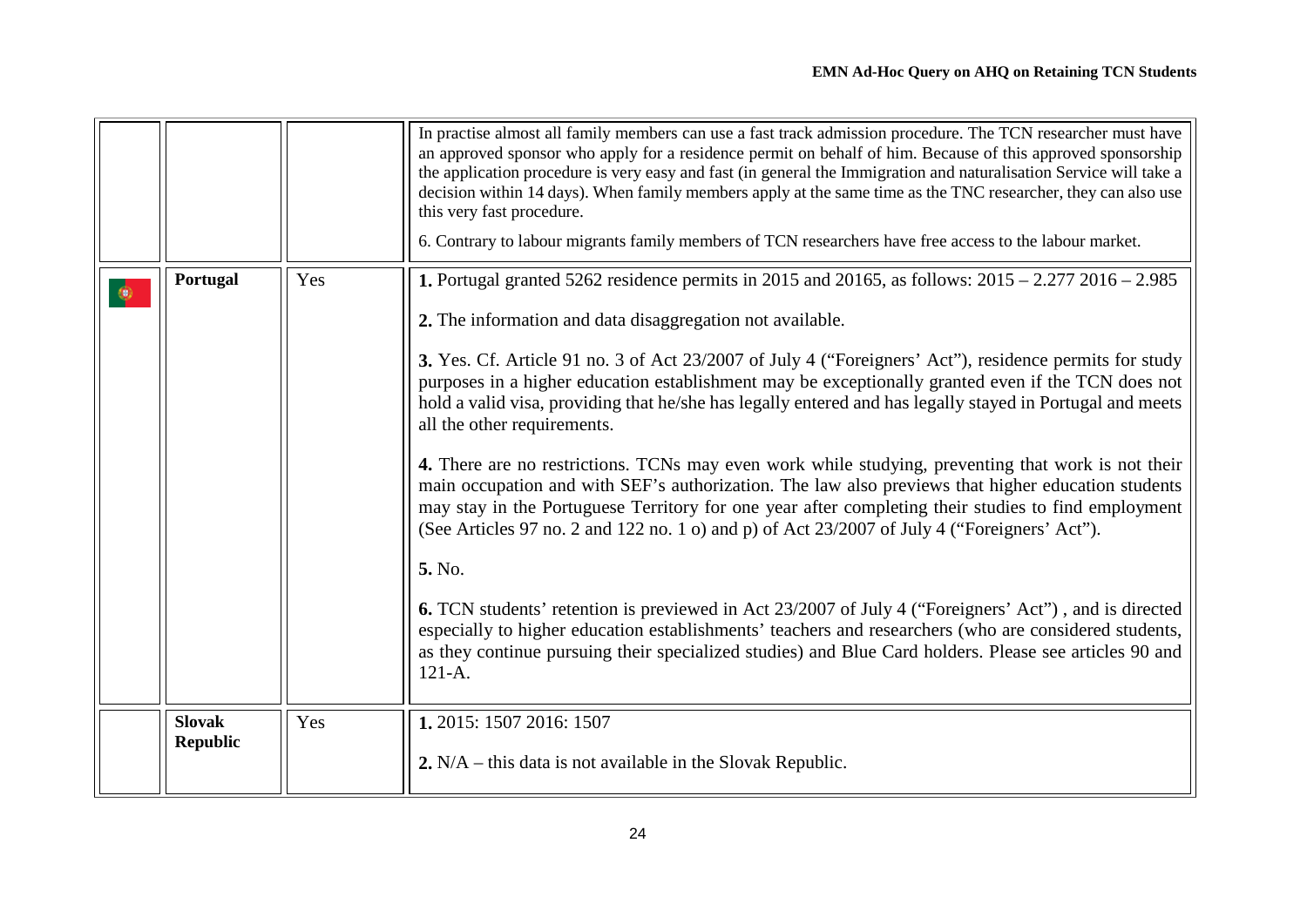<span id="page-24-0"></span>

|               |     | 3. There is a transition period of 30 days since passing the final exam for students in order to change<br>their resident status. Moreover, there is also a simplified labour market entry - please see the question<br>no. 4.                                                                                                                                                                                                                                                                                                 |
|---------------|-----|--------------------------------------------------------------------------------------------------------------------------------------------------------------------------------------------------------------------------------------------------------------------------------------------------------------------------------------------------------------------------------------------------------------------------------------------------------------------------------------------------------------------------------|
|               |     | 4. According to the Slovak legislation, the TCN who has graduated from Slovak High School or Slovak<br>University, has more favourable and simplified conditions for labour market entry. The employer can<br>employ such a TCN without the need to apply for a work permit, confirmation of the possibility of<br>filling a vacancy corresponding to a highly qualified job, or confirmation of the possibility of filling a<br>vacancy.                                                                                      |
|               |     | 5. Yes. In case of change of residence status, the TCN has to submit all the documents confirming the<br>new purpose of residence. The Single Permit (joint residence and work permit) is issued only after the<br>TCN meets all prerequisites. Once the employment is initiated, the inspectorates (labour inspectorates<br>and labour offices) carry out checks on compliance with the conditions regarding the employment of<br>TCN, as well as assessing the fulfilment of working conditions under the Labour Code.       |
|               |     | 6. The Ministry of Labour, Social Affairs and Family of the Slovak Republic creates provisions for<br>facilitated entry of TCN students or former TCN students to labour market. Based on Employment<br>Services Act no. 5/2004 Coll. as amended, the student – TCN who has granted residence permit for the<br>purpose of study (besides the student of language school) can work in total 10 hours per week and in<br>case of University studies 20 hours per week (or the corresponding number of days or months per year). |
| <b>Sweden</b> | Yes | 1. In 2015, 9 076 residence permits were granted for the purpose of studies in Sweden. This figure<br>includes 1 202 residence permits that were grated for the purpose of studies at doctoral level. In 2016,<br>9 026 residence permits were grated for study purposes, including 928 residence permits for doctoral<br>studies. These figures do not include accompanying family members nor extensions of residence<br>permits.                                                                                            |
|               |     | 2. The exact number of TCN students that legally remain in Sweden after their studies is unknown.<br>What is known, however, is the number of former students that have been granted residence permits<br>for the purpose of looking for a job in Sweden ("job-seeker permit"). In 2015, a total of 334 former<br>students were granted such a permit, and 445 in 2016. In addition, 419 former students have made a                                                                                                           |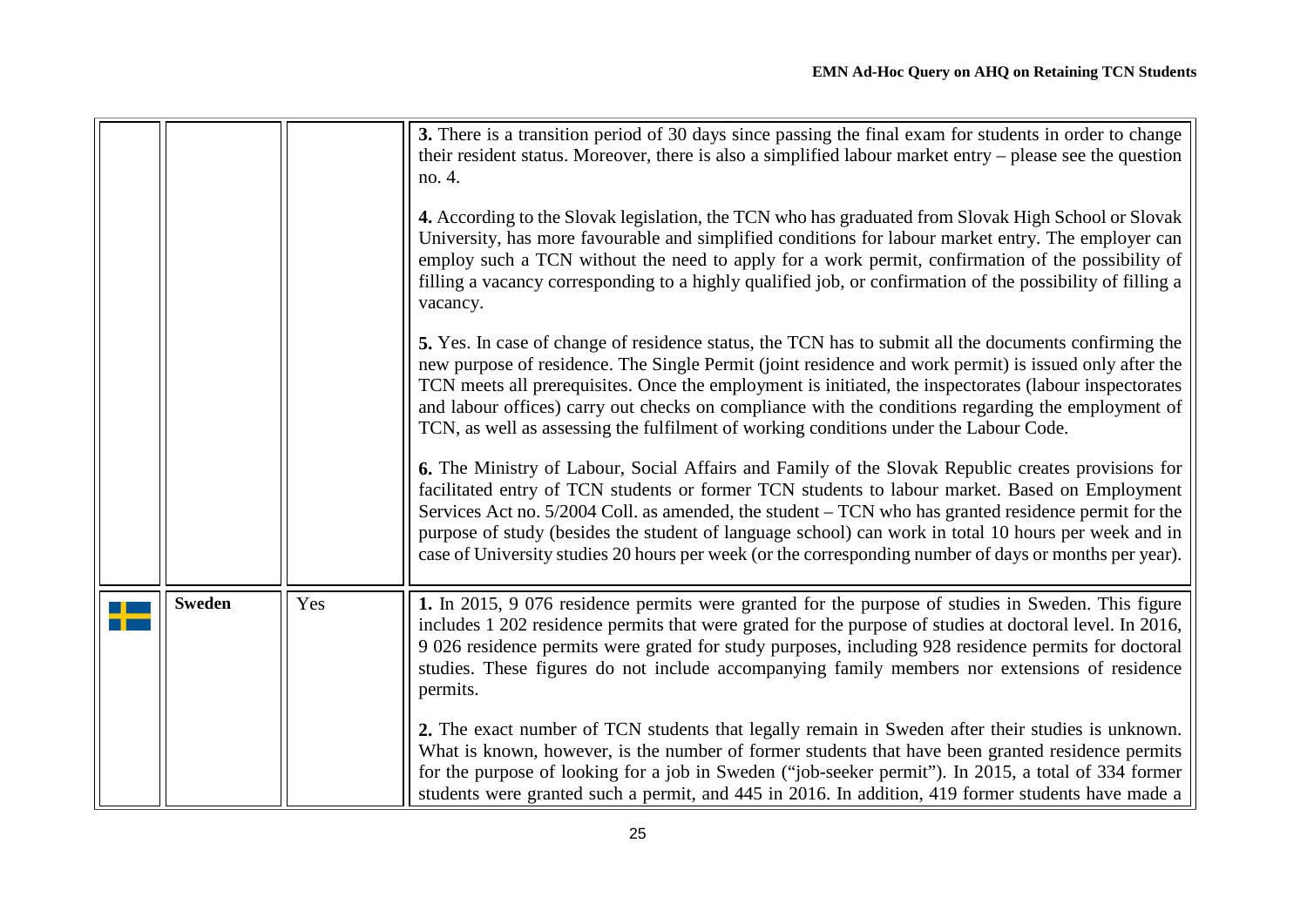|  | direct transition from a residence permit for study reasons to a residence permit for employment reasons<br>in 2015, and 394 in 2016. These figures can provide a rough estimate of the overall number of those<br>remaining in Sweden after their studies, although former students may also remain in the country on<br>the basis of family reunification/family formation or on other grounds for legal residence.<br>3. Upon completion of their studies, international students can apply for a residence permit to look for<br>work in Sweden. Such permits are normally valid for six months. It is also important to note that TCN<br>students have full access to the Swedish labour market already during their studies, which can facilitate<br>their later transition to a residence permit for work reasons once their studies are completed. Other than                                                                            |
|--|--------------------------------------------------------------------------------------------------------------------------------------------------------------------------------------------------------------------------------------------------------------------------------------------------------------------------------------------------------------------------------------------------------------------------------------------------------------------------------------------------------------------------------------------------------------------------------------------------------------------------------------------------------------------------------------------------------------------------------------------------------------------------------------------------------------------------------------------------------------------------------------------------------------------------------------------------|
|  | that, there are no particular incentives.<br>4. Yes, access to the labour market is unlimited and unconditional.                                                                                                                                                                                                                                                                                                                                                                                                                                                                                                                                                                                                                                                                                                                                                                                                                                 |
|  | 5. To be granted a residence permit for work reasons, applicants need to provide a job offer or an<br>employment contract. In case they want to start their own business, they must submit a business plan<br>(among other documentation). It is possible that there are cases of misuse, but in principle, these<br>documentary requirements ensure that the residence permits granted are used for the intended purpose.<br>Residence permits that are granted for such purposes are temporary at the beginning, which means that<br>when a former student applies for an extension, authorities have a possibility to check again if the<br>conditions are still fulfilled.                                                                                                                                                                                                                                                                   |
|  | <b>6.</b> The legislator has made it easier for international students to remain in Sweden after their studies by<br>introducing a job-seeker residence permit and by making it possible for students to work during their<br>studies and to change their residence permit from a study-based permit to work-based permit. Apart<br>from that, there is no specific political strategy at national level to retain international students. Some<br>higher education institutions may pursue their own activities in this regard, however, e.g. by trying to<br>establish contacts between students and employers. The Swedish Institute promotes Sweden as a<br>destination for studies. Among other things, it informs about scholarships and study as well as living<br>conditions in Sweden. The website "Study in Sweden" (https://studyinsweden.se/) also informs about<br>possibilities to stay in Sweden and work after academic studies. |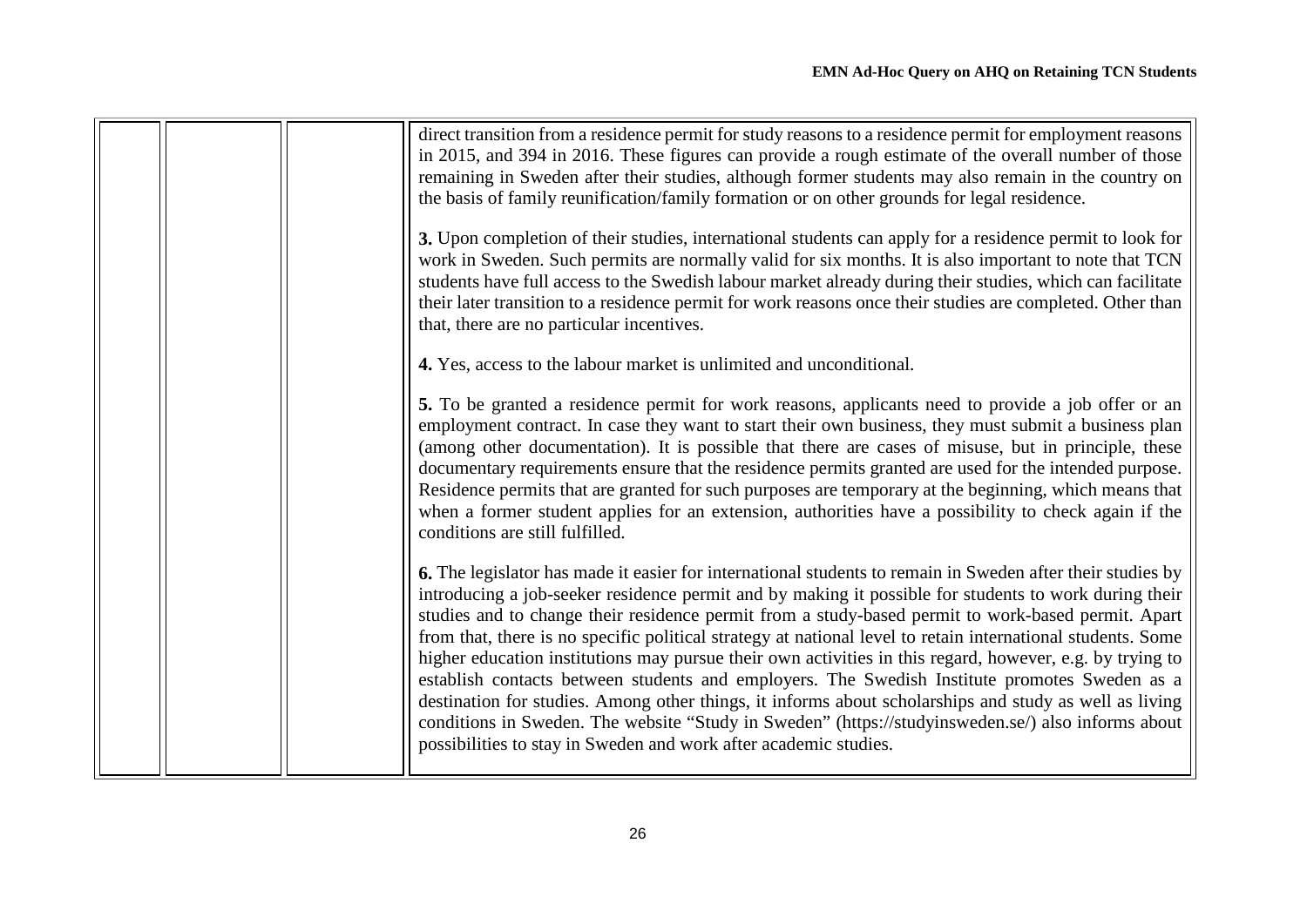<span id="page-26-0"></span>

| $\frac{\Delta Z}{\Delta}$ | <b>United</b><br><b>Kingdom</b> | Yes | 1. There were 229,097 resident permits for the purpose of study in 2015. 2016 data is not yet available.                                                                                                                                                                                                                                                                                                                                                                                                                                                                                                                                                                                                                                                                                                                                                                                                                                                                                                                                                                                                                                                                                                                                                                                                                                                                                                                                         |
|---------------------------|---------------------------------|-----|--------------------------------------------------------------------------------------------------------------------------------------------------------------------------------------------------------------------------------------------------------------------------------------------------------------------------------------------------------------------------------------------------------------------------------------------------------------------------------------------------------------------------------------------------------------------------------------------------------------------------------------------------------------------------------------------------------------------------------------------------------------------------------------------------------------------------------------------------------------------------------------------------------------------------------------------------------------------------------------------------------------------------------------------------------------------------------------------------------------------------------------------------------------------------------------------------------------------------------------------------------------------------------------------------------------------------------------------------------------------------------------------------------------------------------------------------|
|                           |                                 |     | 2. In 2015, an estimated 7,226 former students (main applicants) were granted an extension for work,<br>3,141 for family reasons and 777 for other (non study-related) reasons. In 2016, an estimated 6,037<br>former students (main applicants) were granted an extension for work, 2,345 for family, and 444 other<br>(non study-related) reasons.                                                                                                                                                                                                                                                                                                                                                                                                                                                                                                                                                                                                                                                                                                                                                                                                                                                                                                                                                                                                                                                                                             |
|                           |                                 |     | 3. The UK has a number of provisions in place to facilitate TCN students taking up skilled work after<br>their studies: • Those with an offer of a graduate-level job, paying an appropriate salary, may take up<br>sponsored employment through Tier 2 (the main skilled work route for TCNs). If graduates apply from<br>within the UK, the usual requirements for employers to carry out a resident labour market test and pay<br>an Immigration Skills Charge are waived. Such applicants are also subject to lower salary requirements<br>and are exempt from the annual limit on Tier 2 numbers. • A bespoke Tier 1 route for graduate<br>entrepreneurs enables graduates endorsed by their higher education institution or the Department for<br>International Trade to stay on for up to two years to develop their business ideas in the UK before<br>switching into Tier 2 or the main Tier 1 (Entrepreneur) route. • We have also made provisions to switch<br>into Tier 5 for those graduates wishing to undertake a period of professional training or a corporate<br>internship related to their qualifications, before pursuing a career overseas. Tier 5 schemes do not have<br>the same skill/salary requirements as Tier 2, but cannot be used to fill UK job vacancies. • PhD students<br>can stay in the UK for an extra year, under the Tier 4 Doctorate Extension Scheme, to look for work or<br>start their own business. |
|                           |                                 |     | 4. TCN students studying a course of 12 months or more have 4 months post-study in which they have<br>unconditional access to the labour market. Those who switch into Tier 2 and Tier 5 are restricted to<br>working in the role they are being sponsored to do. Tier 1 graduate entrepreneurs may take any jobs,<br>providing they spend the majority of time developing their business ventures. Those on the Tier 4<br>Doctorate Extension Scheme may take any jobs.                                                                                                                                                                                                                                                                                                                                                                                                                                                                                                                                                                                                                                                                                                                                                                                                                                                                                                                                                                         |
|                           |                                 |     | 5. In each of the above routes, applicants must have a sponsor or an endorsing higher education<br>institution, which has responsibility for maintaining contact with successful applicants and reporting<br>any breaches of immigration laws or significant changes in their circumstances.                                                                                                                                                                                                                                                                                                                                                                                                                                                                                                                                                                                                                                                                                                                                                                                                                                                                                                                                                                                                                                                                                                                                                     |